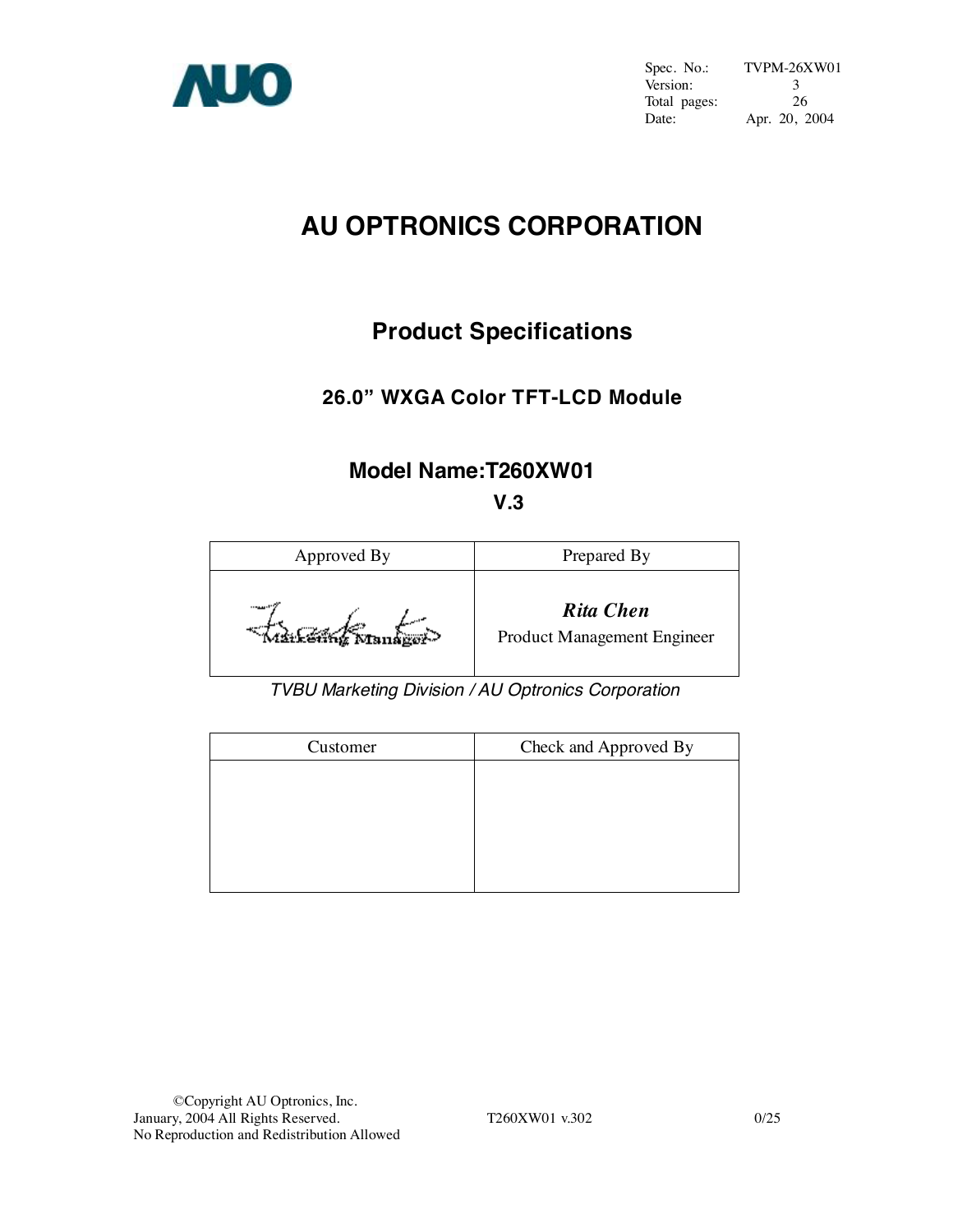

**Product Specifications** 

## **26.0" WXGA Color TFT-LCD Module Model Name: T260XW01 V.3**

 **Final Specifications** 

Note: This Specification is subject to change without notice.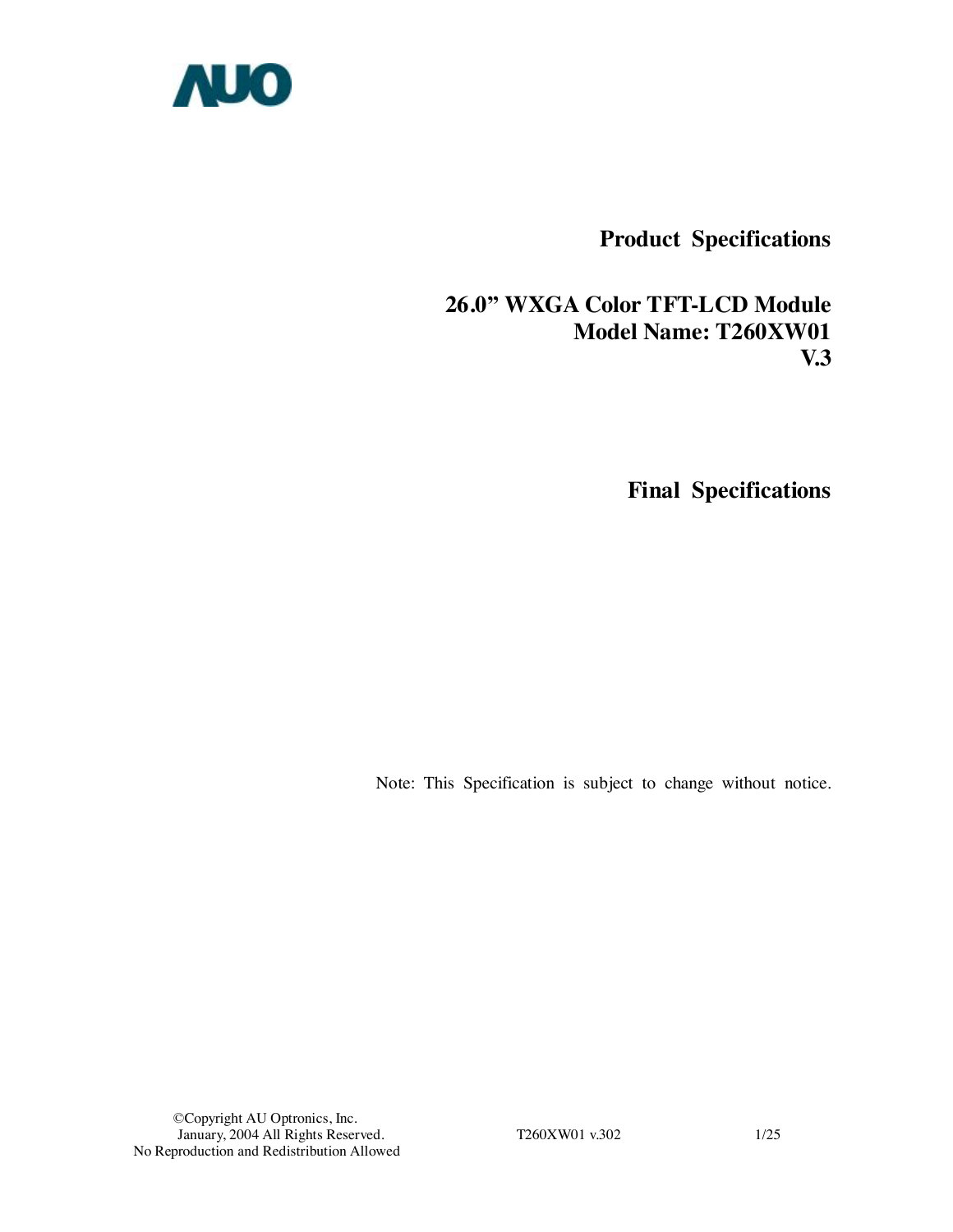

# **Contents**

| <b>No</b>        | <b>ITEM</b>                        |  |
|------------------|------------------------------------|--|
|                  | COVER                              |  |
|                  | <b>CONTENTS</b>                    |  |
|                  | RECORD OF REVISIONS                |  |
| 1                | <b>GENERAL DESCRIPTION</b>         |  |
| $\overline{c}$   | ABSOLUTE MAXIMUM RATINGS           |  |
| 3                | ELECTRICAL SPECIFICATIONS          |  |
| $3 - 1$          | ELECTRICAL CHARACTREISTICS         |  |
| $3 - 2$          | <b>INTERFACE CONNECTIONS</b>       |  |
| $3 - 3$          | <b>INPUT TIMING SPECIFICATIONS</b> |  |
| $3 - 4$          | COLOR INPUT DATA REFERNECE         |  |
| $3-5$            | POWER SEQUENCE                     |  |
|                  |                                    |  |
| 4                | OPTICAL SFECIFICATIONS             |  |
| 5                | MECHANICAL CHARACTERISTICS         |  |
| 6                | <b>RELIABLITY</b>                  |  |
| $\overline{7}$   | INTERNATIONAL STANDARDS            |  |
| $7-1$            | SAFETY                             |  |
| $7 - 2$          | ${\sf EMC}$                        |  |
|                  | Packing                            |  |
| 8                |                                    |  |
| $\boldsymbol{9}$ | <b>PRECAUTIONS</b>                 |  |
|                  |                                    |  |
|                  |                                    |  |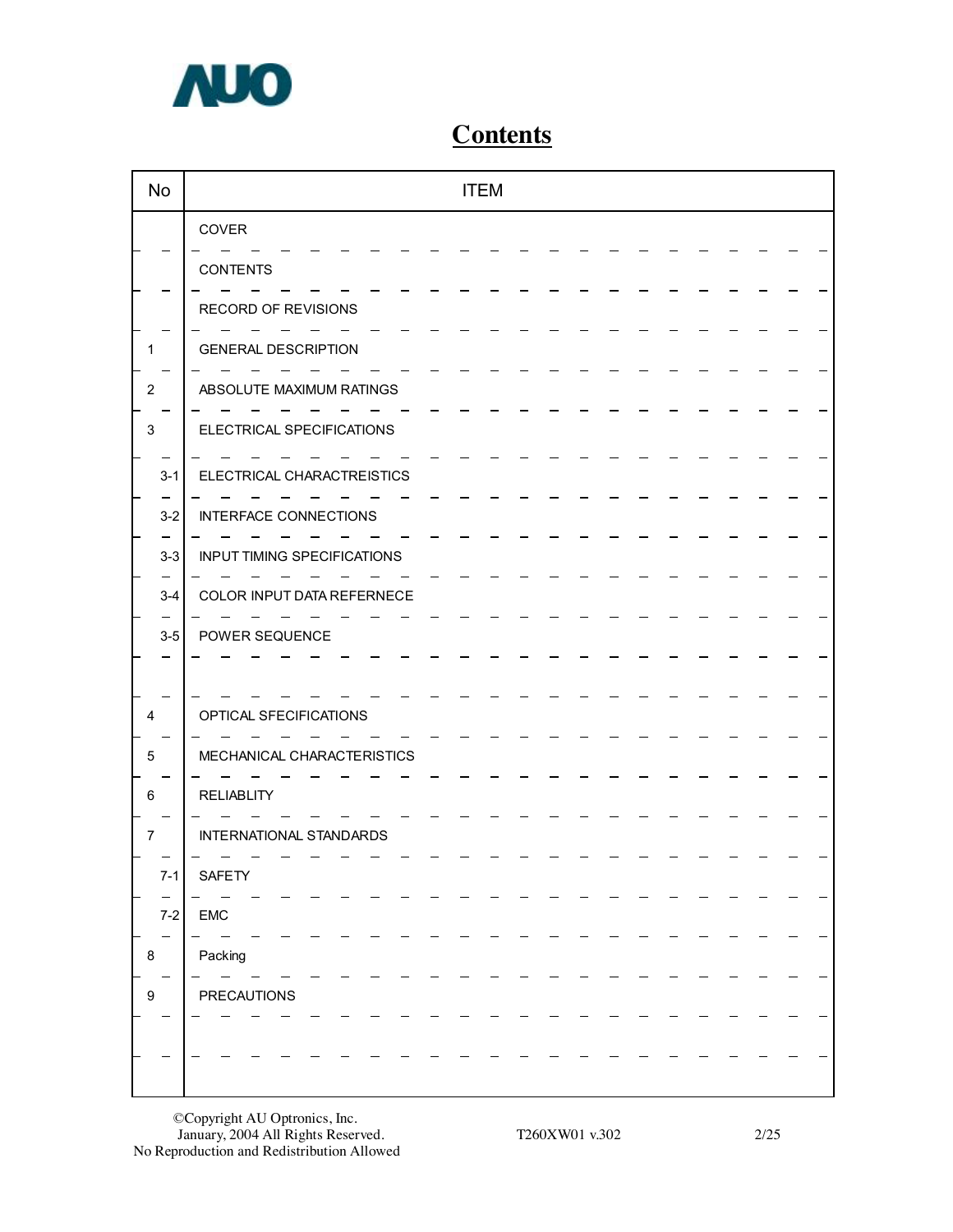

# **Record of Revision**

| $\mbox{V.3}$<br>Jan. 19, 04<br>All pages first issued<br>Inverter Specification<br>$\rm V.301$<br>Apr.13,'04<br>Apr.20,'04<br>Drawing<br>$\rm V.302$ | Modify<br>$\bold{Update}$ |
|------------------------------------------------------------------------------------------------------------------------------------------------------|---------------------------|
|                                                                                                                                                      |                           |
|                                                                                                                                                      |                           |
|                                                                                                                                                      |                           |
|                                                                                                                                                      |                           |
|                                                                                                                                                      |                           |
|                                                                                                                                                      |                           |
|                                                                                                                                                      |                           |
|                                                                                                                                                      |                           |
|                                                                                                                                                      |                           |
|                                                                                                                                                      |                           |
|                                                                                                                                                      |                           |
|                                                                                                                                                      |                           |
|                                                                                                                                                      |                           |
|                                                                                                                                                      |                           |
|                                                                                                                                                      |                           |
|                                                                                                                                                      |                           |
|                                                                                                                                                      |                           |
|                                                                                                                                                      |                           |
|                                                                                                                                                      |                           |
|                                                                                                                                                      |                           |
|                                                                                                                                                      |                           |
|                                                                                                                                                      |                           |
|                                                                                                                                                      |                           |
|                                                                                                                                                      |                           |
|                                                                                                                                                      |                           |
|                                                                                                                                                      |                           |
|                                                                                                                                                      |                           |
|                                                                                                                                                      |                           |
|                                                                                                                                                      |                           |
|                                                                                                                                                      |                           |
|                                                                                                                                                      |                           |
|                                                                                                                                                      |                           |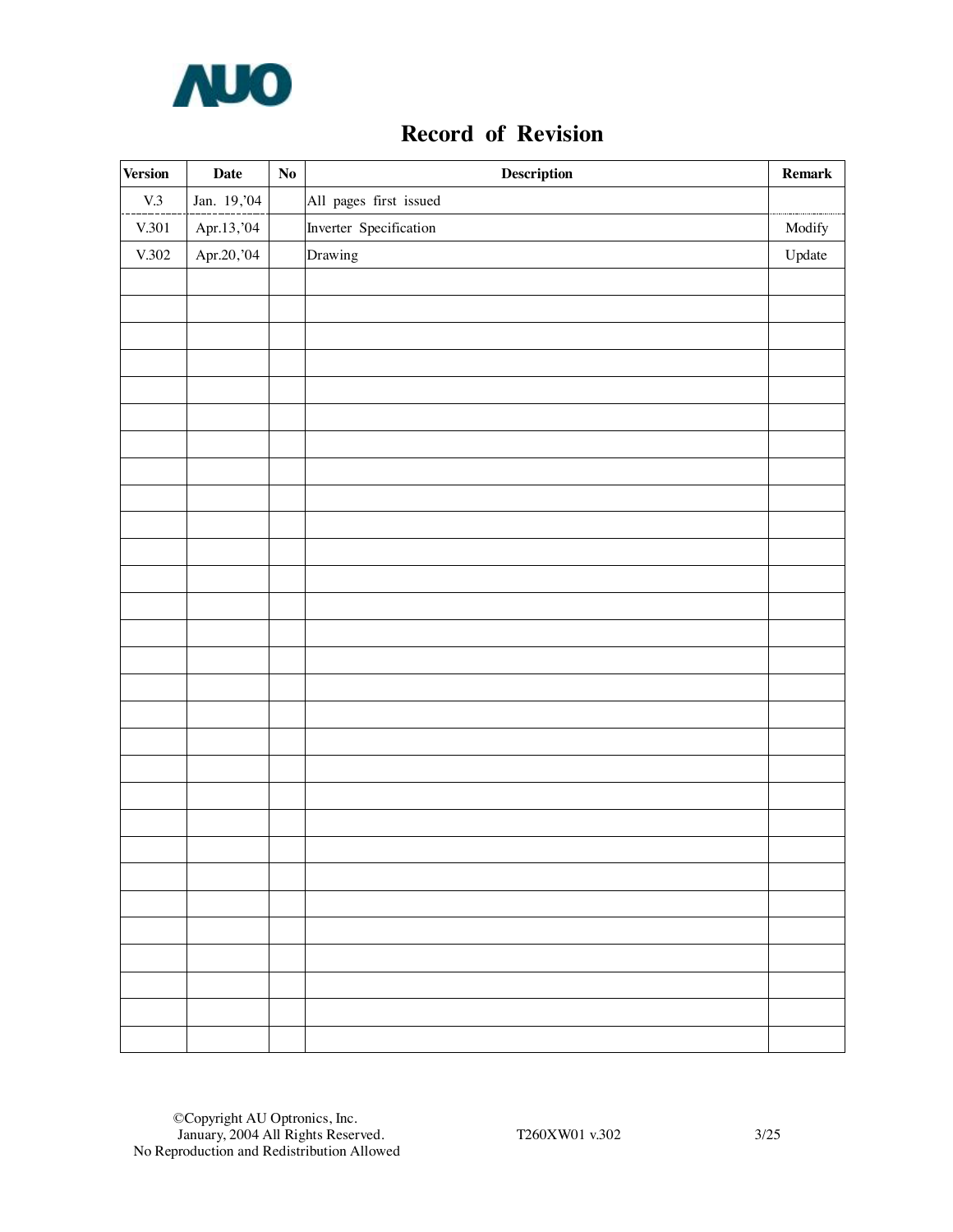

## **1. General Description**

This specification applies to the 26.0 inch Color TFT-LCD Module T260XW01. This LCD module has a TFT active matrix type liquid crystal panel 1280x768 pixels, and diagonal size of 26.0 inch. This module supports 1280x768 XGA-WIDE mode (Non-interlace). Each pixel is divided into Red, Green and Blue sub-pixels or dots which are arranged in vertical stripes. Gray scale or the brightness of the sub-pixel color is determined with a 8-bit gray scale signal for each dot.

The T260XW01 has been designed to apply the 8-bit 1 channel LVDS interface method. It is intended to support displays where high brightness, wide viewing angle, high color saturation, high color temperature and high color depth are very important.

### **\* General Information**

| <b>Items</b>              | <b>Specification</b>            | Unit          | <b>Note</b>           |
|---------------------------|---------------------------------|---------------|-----------------------|
| <b>Active Screen Size</b> | 26 inches                       |               |                       |
| <b>Display Area</b>       | 566.40 (H) x 339.84(V)          | mm            |                       |
| <b>Outline Dimension</b>  | 620.8(H) x 389.00(V) x 42.5*(D) | mm            | W/ Metallic Shielding |
| <b>Driver Element</b>     | a-Si TFT active matrix          |               |                       |
| <b>Display Colors</b>     | 16.7M                           | <b>Colors</b> |                       |
| Number of Pixels          | $1280 \times 768$               | Pixel         |                       |
| <b>Pixel Arrangement</b>  | <b>RGB</b> vertical stripe      |               |                       |
| <b>Pixel Pitch</b>        | $0.4425(H) \times 0.4425(V)$    | mm            |                       |
| <b>Surface Treatment</b>  | Anti-Glare & Hard-Coating, LR   |               |                       |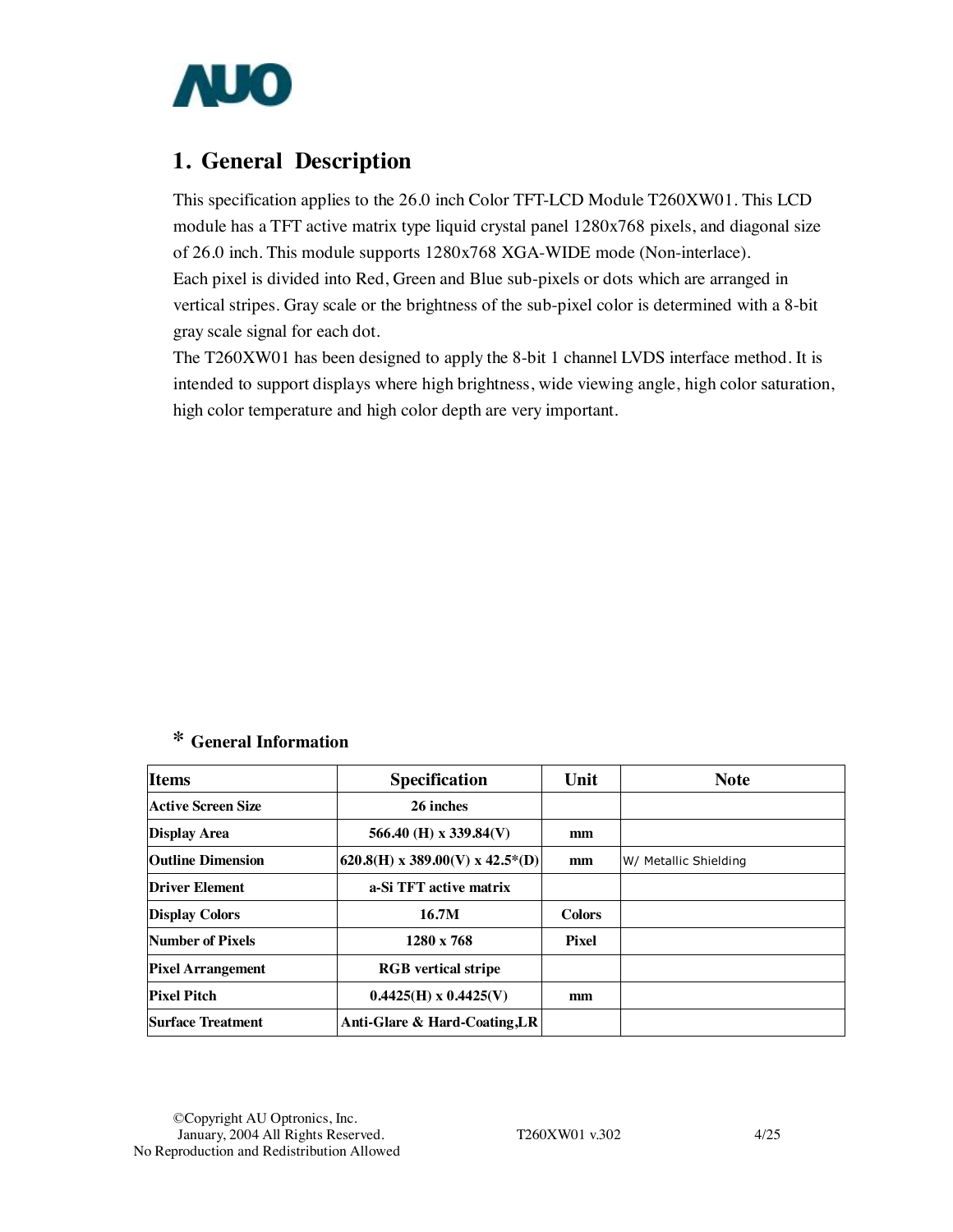

## **2. Absolute Maximum Ratings**

The following are maximum values which, if exceeded, may cause faulty operation or damage to the unit.

| <b>Parameter</b>                  | <b>Symbol</b>              | Min.   | Max. | Unit     | <b>Note</b>           |
|-----------------------------------|----------------------------|--------|------|----------|-----------------------|
| <b>Power Input Voltage</b>        | Vcc                        | $-0.3$ | 5.5  | $V_{dc}$ | At $25\pm5^{\circ}$ C |
| <b>Operating Temperature</b>      | $\bf Top$                  | 00     | 50   | $\sim$   |                       |
| <b>Storage Temperature</b>        | $\mathbf{H}_{\mathrm{ST}}$ | $-20$  | 60   |          |                       |
| <b>Operating Ambient Humidity</b> | $H_{OP}$                   | 10     | 90   | %RH      |                       |
| <b>Storage Humidity</b>           | $\mathbf{H}_{\mathrm{ST}}$ | 10     | 90   | %RH      |                       |

Note: 1. Temperature and relative humidity range are shown in the figure below. Wet bulb temperature should be 39℃





| <u>Lii vii viittivii t</u>  |           |      |      |      |                          |
|-----------------------------|-----------|------|------|------|--------------------------|
| Item                        | Condition |      |      | Unit | Remark                   |
|                             | Min.      | Typ. | Max. |      |                          |
| Operation Temperature range |           |      | 60   |      | There shall be no        |
| Operation humidity range    |           |      | 90   | % RH | freezing or condensation |
| Storage temperature range   | $-20$     |      | 85   |      |                          |
| Storage humidity range      | -         |      | 95   | %RH  |                          |

Note: When the lamp is lighted at the conditions of ambient temperature under  $0^{\circ}$ C, there is possibility that the lamp lights pinkish.

©Copyright AU Optronics, Inc. January, 2004 All Rights Reserved. T260XW01 v.302 5/25 No Reproduction and Redistribution Allowed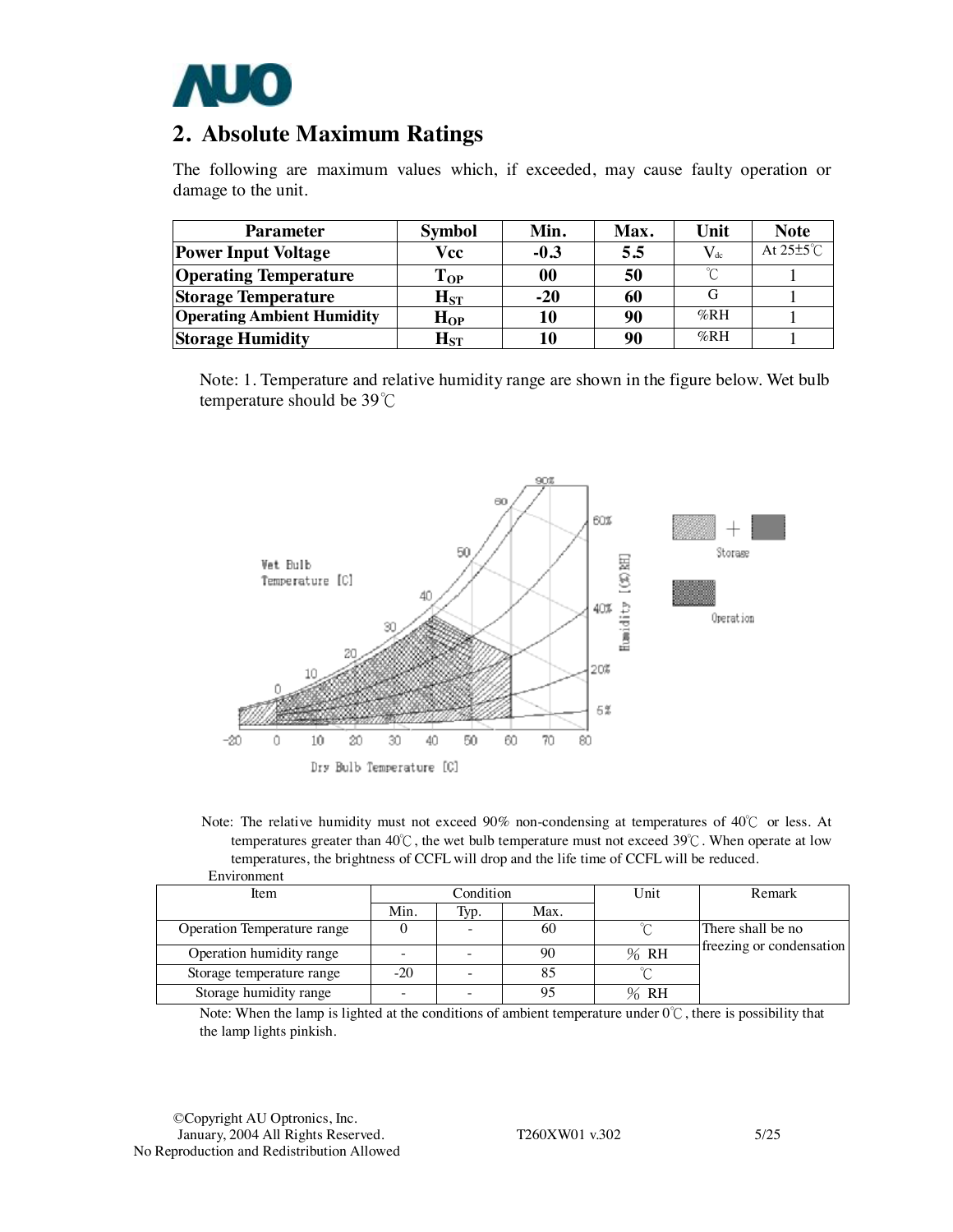

## **3. Electrical Specification**

### **3-1 Electrical Characteristics**

The T260XW01 requires two power inputs. One is employed to power the LCD electronics and to drive the TFT array and liquid crystal. The second input which powers the CCFL, is typically generated by an inverter.

| <b>Parameter</b>                   | <b>Symbol</b>  | <b>Values</b> |            |            | Unit  | <b>Notes</b>   |
|------------------------------------|----------------|---------------|------------|------------|-------|----------------|
|                                    |                | Min           | <b>Typ</b> | <b>Max</b> |       |                |
| LCD:                               |                |               |            |            |       |                |
| Power Supply Input Voltage         | Vcc            | 4.75          | 5.0        | 5.25       | Vdc   |                |
| Power Supply Input Current         | <b>Icc</b>     | -             | 1.6        | 2.2        | A     |                |
| Power Consumption                  | $P_{\rm C}$    | -             | 8.0        | 11         | Watt  |                |
| Inrush Current                     | $I_{\rm RUSH}$ | -             |            | 2.5        | Apeak |                |
| <b>Backlight Power Consumption</b> |                | -             | 94.8       | 124.8      | W     |                |
| Life Time                          |                | 50,000        |            |            |       | $\mathfrak{D}$ |

**Note:** The design of the inverter must have specifications for the lamp in LCD Assembly.

The performance of the Lamp in LCM, for example life time or brightness, is extremely influenced by the characteristics of the DC-AC Inverter. So all the parameters of an inverter should be carefully designed so as not to produce too much leakage current from high-voltage output of the inverter. When you design or order the inverter, please make sure unwanted lighting caused by the mismatch of the lamp and the inverter (no lighting, flicker, etc) never occurs. When you confirm it, the LCD Assembly should be operated in the same condition as installed in your instrument.

Note: Do not attach a conducting tape to lamp connecting wire. If the lamp wire attach to conducting tape, TFT-LCD Module have a low luminance and the inverter has abnormal action because leakage current occurs between lamp wire and conducting tape.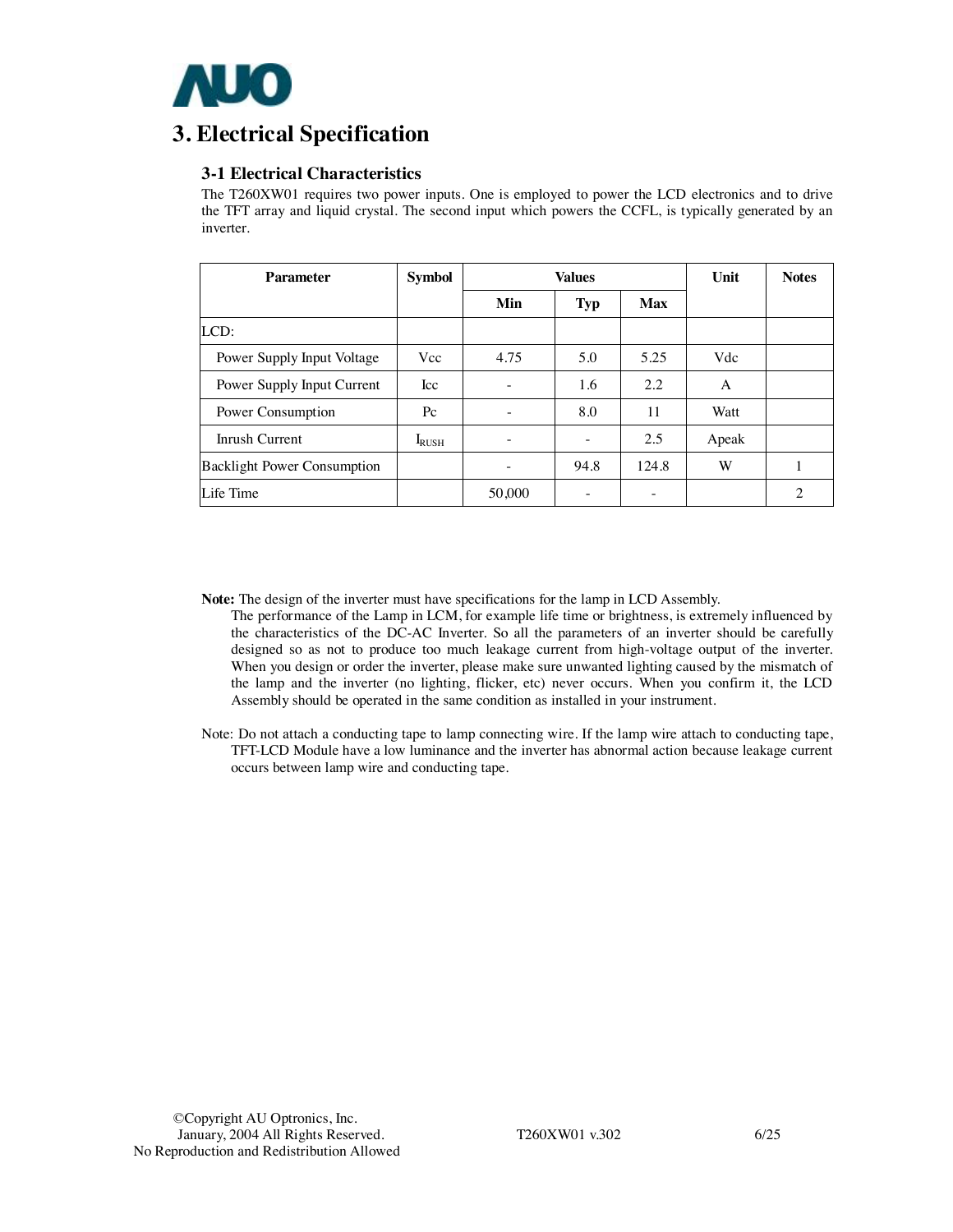

- 1. The lamp power consumption shown above does not include loss of external inverter at 25℃. The used lamp current is the lamp typical current
- 2. The life is determined as the time at which luminance of the lamp is 50% compared to that of initial value at the typical lamp current on condition of continuous operating at 25±2℃

Note: The output of the inverter must have symmetrical (negative and positive) voltage waveform and symmetrical current waveform (Asymmetry ratio is less than 10%). Please do not use the inverter which has asymmetrical voltage and asymmetrical current and spike wave.

Requirements for a system inverter design which is intended to have a better display performance, a better power efficiency and a more reliable lamp.

It shall help increase the lamp lifetime and reduce its leakage current.

- a. The asymmetry rate of the inverter current and voltage waveform should be 10% below;
- b. The distortion rate of the current and voltage waveform should be within  $\sqrt{2\pm 10\%}$ ;
- c. The ideal sine current and voltage waveform shall be symmetric in positive and negative polarities.

Note: The lamp frequency may cause interference with the input image horizontal frequency and generate some unwanted ripple jitter under some special test patterns. In such case, user should optimize the image horizontal frequency not to collide with the lamp frequency and its harmonics. This will help to reduce the interference.

**Caution:** The above on/off sequence should be applied to avoid abnormal function in the display. In case of handling, make sure to turn off the power when you plug the cable into the input connector or pull the cable out of the connector.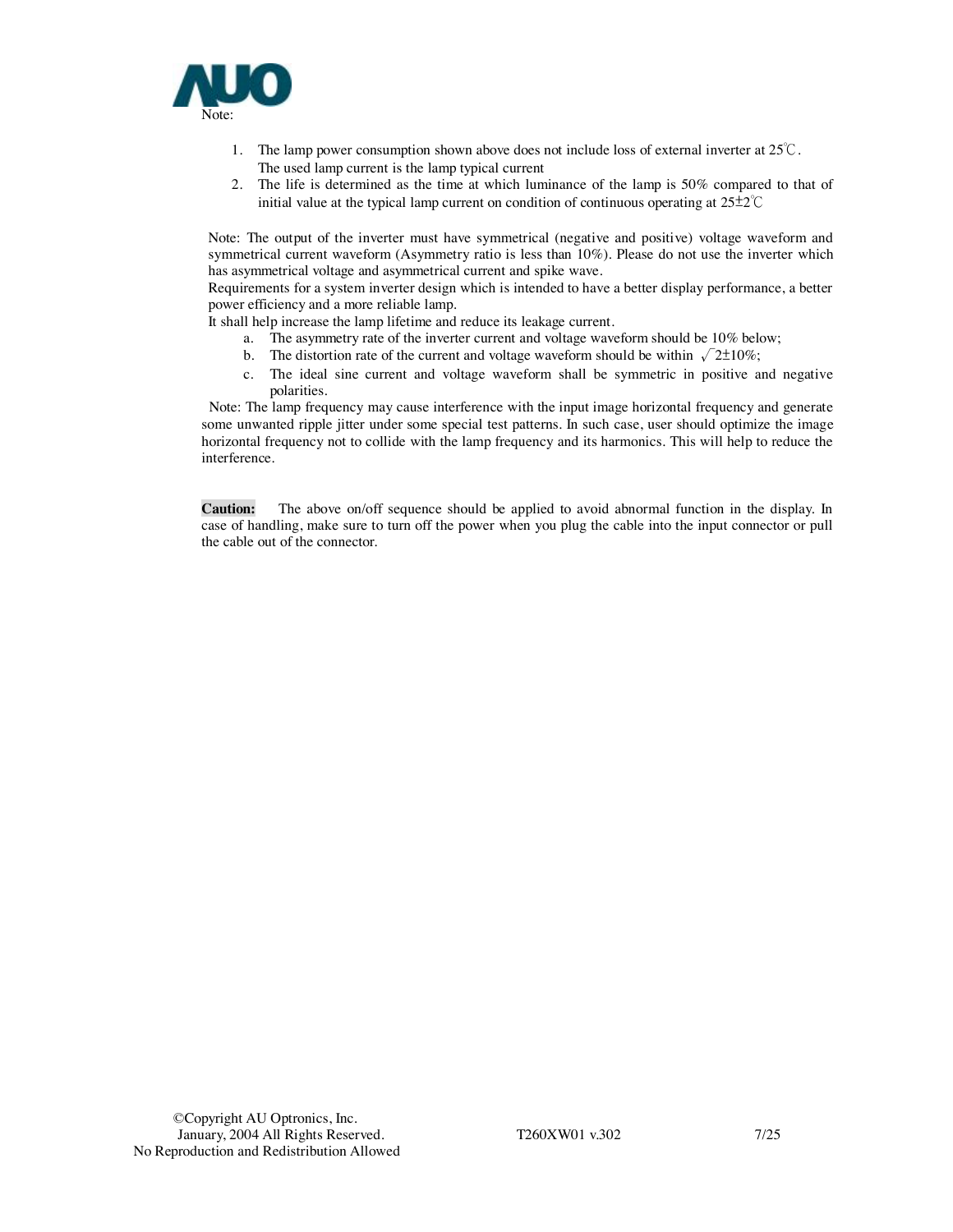

### **3-2 Interface Connections**

- LCD Connector (CN1): DF19G-20P-1H (HRS) or equivalent
- Mating Connector : DF19G-20S-1H (HRS) or equivalent
- LVDS Transmitter: DS90C385 (N.S.) or THC63LVDM83A (THINE) or equivalent

| Pin No.        | <b>Symbol</b> | <b>Function</b>                                 | <b>Polarity</b> | <b>Output Pin #</b> |
|----------------|---------------|-------------------------------------------------|-----------------|---------------------|
|                | Vcc           | Power Supply +5.0V                              |                 |                     |
| $\overline{2}$ | Vcc           | Power Supply +5.0V                              |                 |                     |
| 3              | <b>GND</b>    | Power Ground                                    |                 |                     |
| $\overline{4}$ | <b>GND</b>    | Power Ground                                    |                 |                     |
| 5              | RX0-          | LVDS Receiver Signal (-)                        | Negative        |                     |
| 6              | $RX0+$        | LVDS Receiver Signal $(+)$                      | Positive        |                     |
| 7              | <b>GND</b>    | Ground                                          |                 |                     |
| 8              | $RX1-$        | LVDS Receiver Signal (-)                        | Negative        |                     |
| 9              | $RX1+$        | LVDS Receiver Signal $(+)$                      | Positive        |                     |
| 10             | <b>GND</b>    | Ground                                          |                 |                     |
| 11             | $RX2-$        | LVDS Receiver Signal (-)                        | Negative        |                     |
| 12             | $RX2+$        | $\overline{\text{LVD}}$ S Receiver Signal $(+)$ | Positive        |                     |
| 13             | <b>GND</b>    | Ground                                          |                 |                     |
| 14             | <b>RXCLK-</b> | LVDS Receiver Clock Signal (-)                  | Negative        |                     |
| 15             | RXCLK+        | LVDS Receiver Clock Signal (+)                  | Positive        |                     |
| 16             | <b>GND</b>    | Ground                                          |                 |                     |
| 17             | $RX3-$        | LVDS Receiver Signal (-)                        | Negative        |                     |
| 18             | $RX3+$        | $\overline{\text{LVDS}}$ Receiver Signal $(+)$  | Positive        |                     |
| 19             | <b>GND</b>    | Ground                                          |                 |                     |
| 20             | NC            | Reserved                                        |                 |                     |

Note: 1. All GND (ground) pins should be connected together and also be connected to the LCD's metal frame.

All Vcc (power input) pins should be connected together.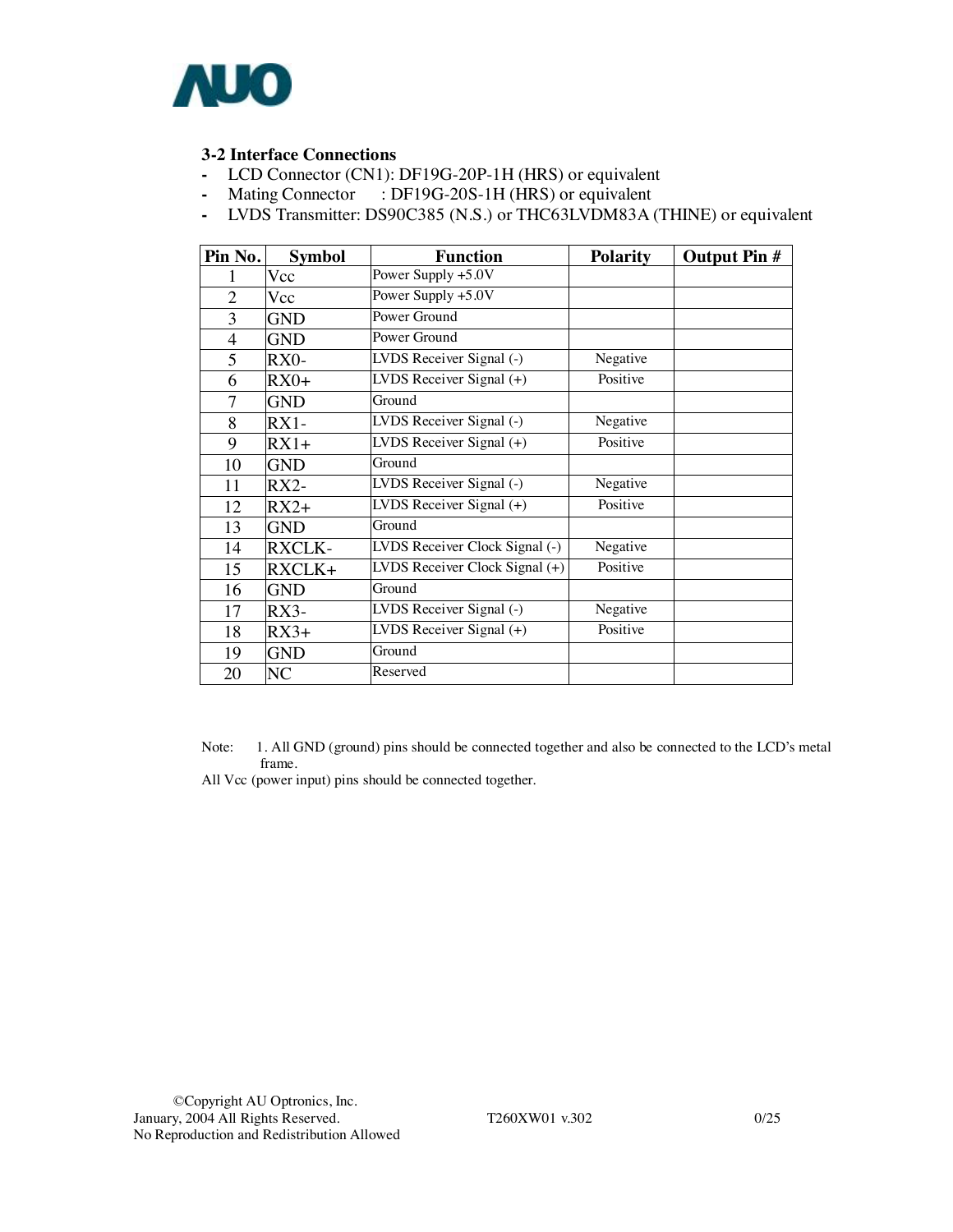

### **LVDS Order**

1.LVDS\_ORDER =L



2. LVDS\_ORDER =H

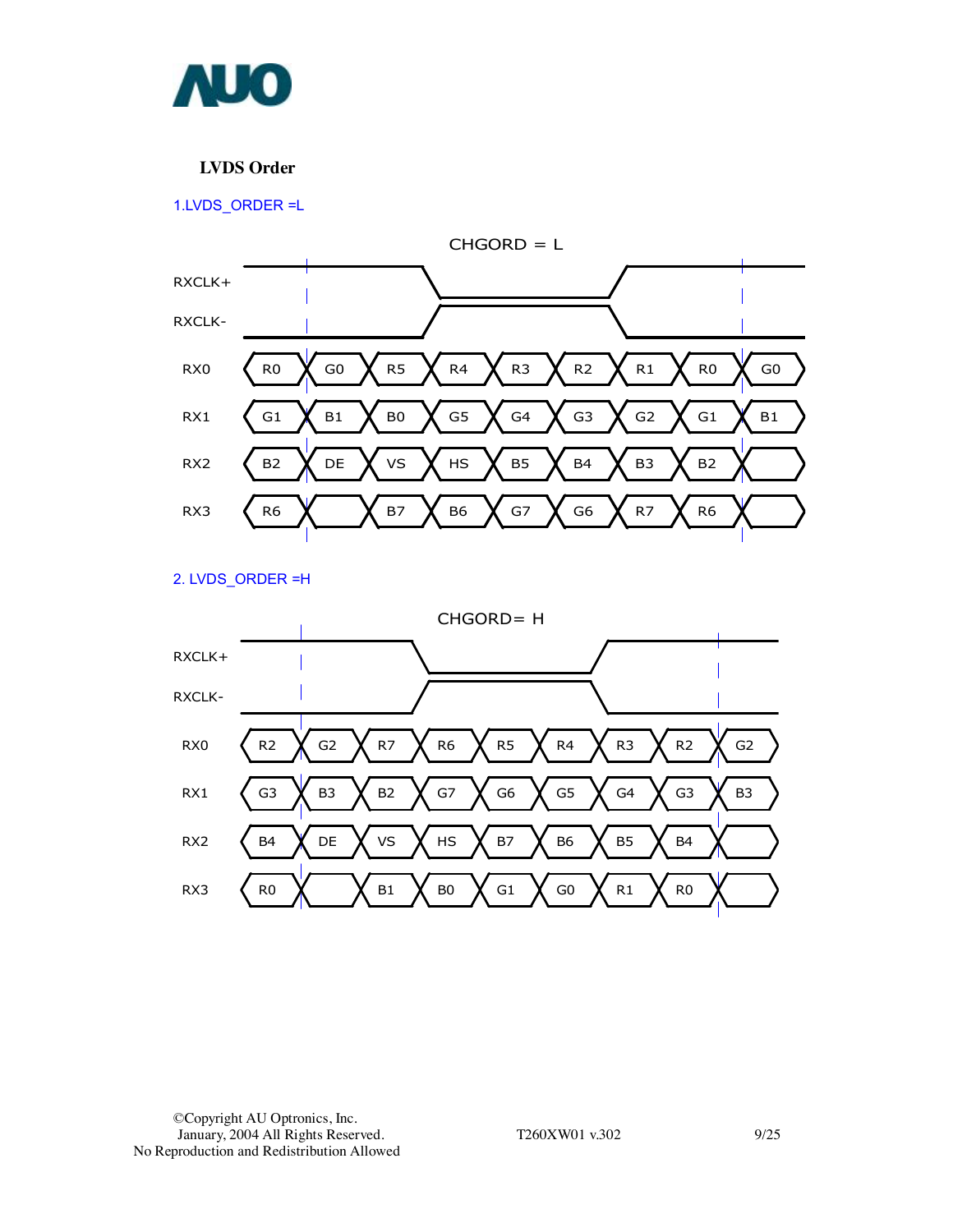

1.**Electrical specification (Ta=25**±**5**℃**)** 

| N <sub>o</sub> | <b>ITEM</b>                                                           |             |                 | <b>TEST</b><br><b>CONDITION</b> | <b>MIN</b>       | <b>TYP</b>               | <b>MAX</b> | <b>UNIT</b> | Remark         |
|----------------|-----------------------------------------------------------------------|-------------|-----------------|---------------------------------|------------------|--------------------------|------------|-------------|----------------|
| 1              | Input Voltage                                                         |             | <b>VDDB</b>     |                                 | 21.6             | 24.0                     | 26.4       | V           |                |
| $\overline{2}$ | Input Current                                                         |             | <b>IDDB</b>     |                                 | 3500             | 3950                     | 4400       | mA          | Max Brightness |
| 3              | H-Sync signal<br>PWM dimming<br>$\overline{4}$<br>5<br>Analog dimming |             | H-Sync          |                                 | 47.5             | 48.5                     | 49.5       | kHz         |                |
|                |                                                                       |             | <b>FBI</b>      |                                 | 150              | $---$                    | 270        | Hz          |                |
|                |                                                                       |             | High-duty       | $VDDB=24V$                      | 50               | ---                      | 100        | $\%$        |                |
|                |                                                                       |             | High (on)       |                                 | 2.4              | $- - -$                  | 5          | V           |                |
|                |                                                                       |             | Low $($ off $)$ |                                 | $\theta$         | ---                      | 0.8        | V           |                |
|                |                                                                       |             | <b>VDIM</b>     |                                 | $\theta$         | $-$                      | 3.3        |             |                |
|                | Lamp Current 1                                                        | <b>MAX</b>  |                 | VDIM=0V or Open                 | 3.9              | 4.5                      | 5.0        |             | High-Duty:100% |
| 6              |                                                                       | <b>MIN</b>  | <b>IBL</b>      | $VDIM=3.3V$                     | 2.8              | 3.4                      | 4.0        | mArms       |                |
|                | Lamp Current 2                                                        | <b>MAX</b>  |                 | $VDIM=0V$                       | 3.9              | 4.5                      | 5.0        |             | High-Duty:100% |
|                | <b>MIN</b>                                                            |             |                 | $VDIM=3.3V$                     | 1.6              | 2.2                      | 2.8        |             | High-Duty:50%  |
| $\overline{7}$ | <b>ON/OFF Control</b>                                                 | ON          | <b>BLON</b>     | VDIM=24V or Open                | 2.4              | $\overline{\phantom{m}}$ | 5.0        | V           |                |
|                | Voltage                                                               | <b>OFF</b>  |                 |                                 | $\boldsymbol{0}$ | ÷,                       | 0.8        |             |                |
| 8              | Protection                                                            | <b>VDDB</b> |                 |                                 | VDDB<17V         |                          |            |             |                |

### 2.**Input specification**

CN1: S14B-PH-SM3-TB (JST)

| No.            | Signal name | Feature        |  |  |
|----------------|-------------|----------------|--|--|
| 1              | <b>VDDB</b> | $+24V$         |  |  |
| $\overline{2}$ | <b>VDDB</b> | $+24V$         |  |  |
| 3              | <b>VDDB</b> | $+24V$         |  |  |
| 4              | <b>VDDB</b> | $+24V$         |  |  |
| 5              | <b>VDDB</b> | $+24V$         |  |  |
| 6              | <b>GNDB</b> | <b>GND</b>     |  |  |
| 7              | <b>GNDB</b> | <b>GND</b>     |  |  |
| 8              | <b>GNDB</b> | <b>GND</b>     |  |  |
| 9              | <b>GNDB</b> | <b>GND</b>     |  |  |
| 10             | <b>GNDB</b> | <b>GND</b>     |  |  |
| 11             | <b>VDIM</b> | Analog dimming |  |  |
| 12             | <b>BLON</b> | ON/OFF Signal  |  |  |
| 13             | <b>PWM</b>  | PWM dimming    |  |  |
| 14             | <b>GNDB</b> | <b>GND</b>     |  |  |

CN601: :JST S2B-PH-SM3-TB-2PIN or equivalent

| No. | Signal name | Feature       |
|-----|-------------|---------------|
|     | H-Svnc      | H-Sync signal |
|     | GND         | GNL           |

©Copyright AU Optronics, Inc.

January, 2004 All Rights Reserved. T260XW01 v.302 10/25 No Reproduction and Redistribution Allowed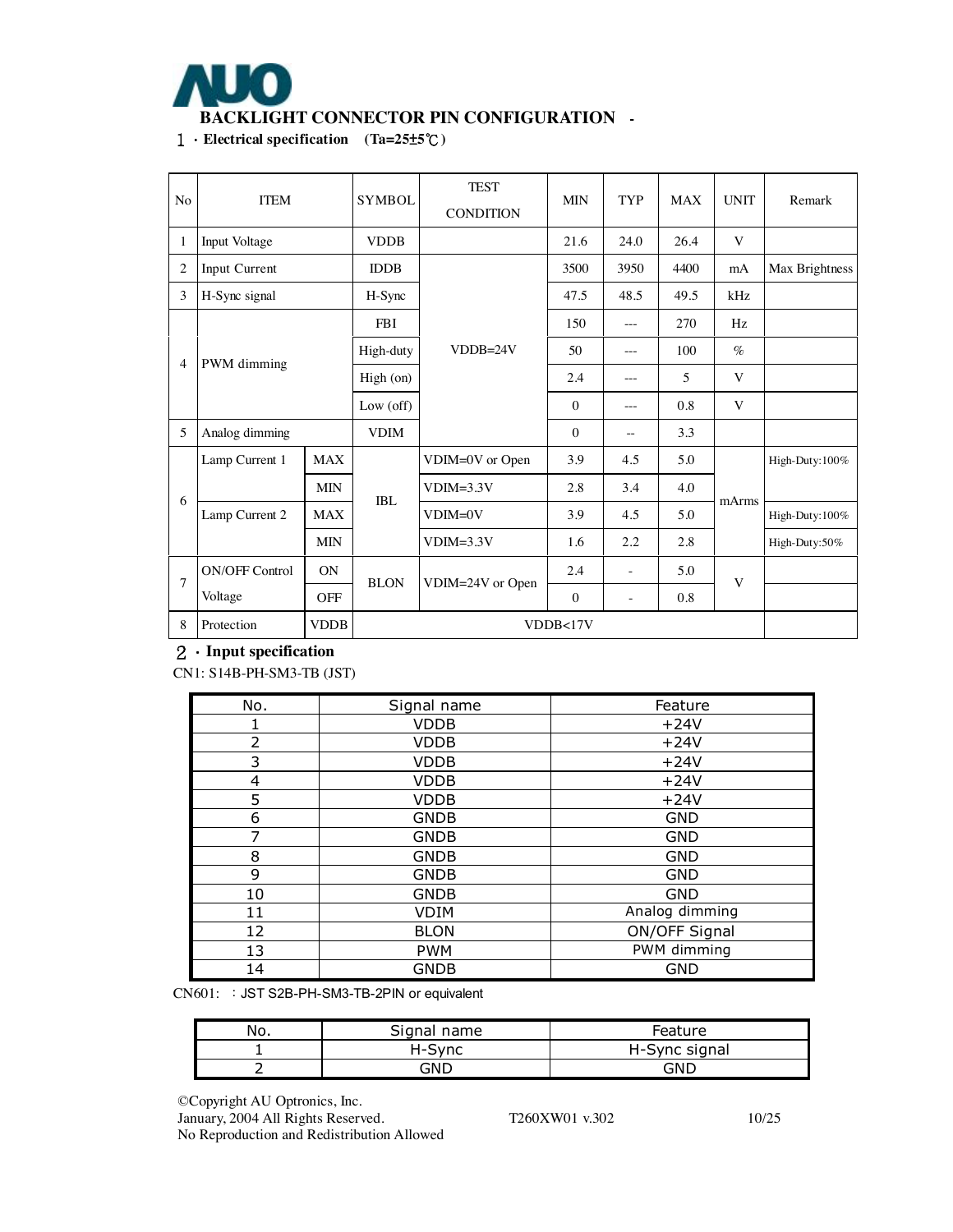

## **3-3 Input Timing Specifications**

This is the signal timing required at the input of the User connector. All of the interface signal timing should be satisfied with the following specifications for it's proper operation.

#### **Timing Table**

DE only mode

| Parameter              |        | Symbol | Min. | Typ. | Max. | Unit       | Condition |
|------------------------|--------|--------|------|------|------|------------|-----------|
| <b>Clock Frequency</b> |        | 1/Tc   | 55   | 65   | 75   | <b>MHz</b> |           |
| <b>Hsync Frequency</b> |        |        | 47.5 | 48.5 | 49.5 | <b>KHz</b> |           |
| <b>Vsync Frequency</b> |        |        | 47   | 60   | 66   | <b>Hz</b>  |           |
| Horizontal             | Period | TН     | 1340 | 1344 | 1600 | clocks     |           |
|                        | Active | THD    | 1280 | 1280 | 1280 | clocks     |           |
| Vertical               | Period | TV     | 776  | 806  | 850  | lines      |           |
|                        | Active | TVD    | 768  | 768  | 768  | lines      |           |

**\* TCH,TCL,TDS,TDH,TES : refer to timing specification of LVDS Tx chip.**

Timing diagrams of interface signal (DE only mode )



©Copyright AU Optronics, Inc. January, 2004 All Rights Reserved. T260XW01 v.302 11/25 No Reproduction and Redistribution Allowed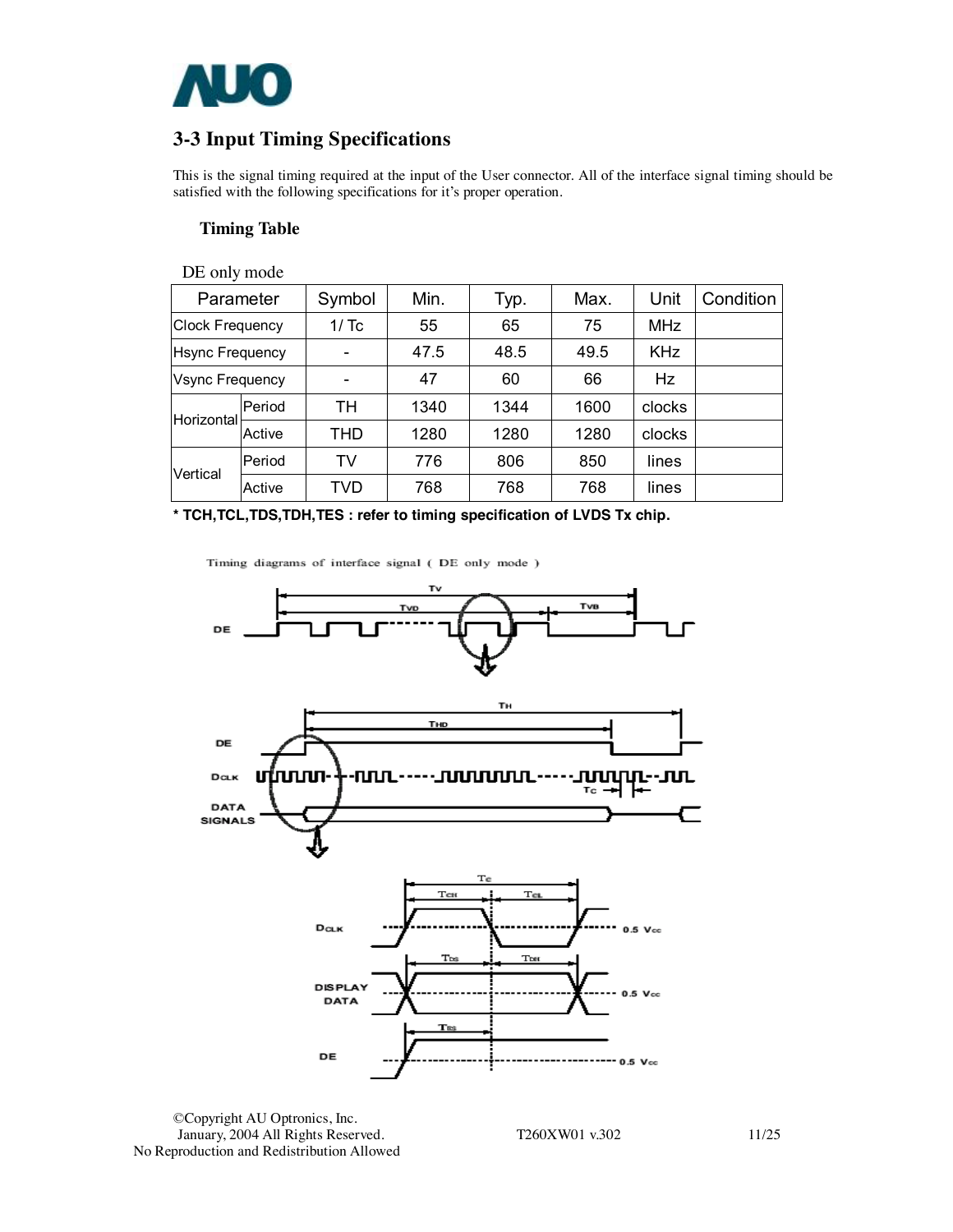

The brightness of each primary color (red, green and blue) is based on the 8 bit gray scale data input for the color; the higher the binary input, the brighter the color. The table below provides a reference for color versus data input.

| Color        |                   | Input Color Data |                  |                  |                    |                       |                       |                     |                    |                  |                       |                  |                  |                       |                  |                  |                   |                     |                   |                     |                   |                  |                  |                        |                       |
|--------------|-------------------|------------------|------------------|------------------|--------------------|-----------------------|-----------------------|---------------------|--------------------|------------------|-----------------------|------------------|------------------|-----------------------|------------------|------------------|-------------------|---------------------|-------------------|---------------------|-------------------|------------------|------------------|------------------------|-----------------------|
|              |                   | <b>RED</b>       |                  |                  |                    | <b>GREEN</b>          |                       |                     |                    | <b>BLUE</b>      |                       |                  |                  |                       |                  |                  |                   |                     |                   |                     |                   |                  |                  |                        |                       |
|              |                   | <b>MSB</b>       |                  |                  |                    |                       |                       |                     | <b>LSB MSB</b>     |                  |                       |                  |                  |                       |                  |                  |                   | <b>LSB MSB</b>      |                   |                     |                   |                  |                  |                        | <b>LSB</b>            |
|              |                   | R7               | R <sub>6</sub>   |                  | $R5$ <sub>R4</sub> | R <sub>3</sub>        | R2                    | $R1$ $R0$           |                    | G7 G6            |                       | G <sub>5</sub>   |                  | G4 G3 G2              |                  | G1               | G <sub>0</sub>    | B7                  | <b>B6</b>         | <b>B5</b>           | B <sub>4</sub>    | B <sub>3</sub>   | B <sub>2</sub>   | B1                     | B <sub>0</sub>        |
|              | <b>Black</b>      | $\boldsymbol{0}$ | $\boldsymbol{0}$ | $\boldsymbol{0}$ | $\boldsymbol{0}$   | $\mathbf{0}$          | $\boldsymbol{0}$      | $\boldsymbol{0}$    | $\boldsymbol{0}$   | $\boldsymbol{0}$ | $\boldsymbol{0}$      | $\boldsymbol{0}$ | $\boldsymbol{0}$ | $\mathbf{0}$          | $\boldsymbol{0}$ | $\mathbf{0}$     | $\boldsymbol{0}$  | $\boldsymbol{0}$    | $\boldsymbol{0}$  | $\boldsymbol{0}$    | $\boldsymbol{0}$  | $\boldsymbol{0}$ | $\boldsymbol{0}$ | $\boldsymbol{0}$       | $\boldsymbol{0}$      |
|              | Red(255)          | 1                | $\mathbf{1}$     | $\mathbf{1}$     | $\mathbf{1}$       | $\mathbf{1}$          | $\mathbf{1}$          | ł<br>$\mathbf{1}$   | $\mathbf{1}$       | $\boldsymbol{0}$ | $\boldsymbol{0}$      | $\boldsymbol{0}$ | $\mathbf{0}$     | $\boldsymbol{0}$      | $\boldsymbol{0}$ | $\boldsymbol{0}$ | $\boldsymbol{0}$  | $\boldsymbol{0}$    | $\boldsymbol{0}$  | $\boldsymbol{0}$    | $\boldsymbol{0}$  | $\boldsymbol{0}$ | $\boldsymbol{0}$ | $\mathbf{0}$           | $\boldsymbol{0}$      |
|              | Green(255)        | $\boldsymbol{0}$ | $\boldsymbol{0}$ | $\boldsymbol{0}$ | $\mathbf{0}$       | $\boldsymbol{0}$      | $\mathbf{0}$          | $\boldsymbol{0}$    | $\boldsymbol{0}$   | 1                | $\mathbf{1}$          | 1                | $\mathbf{1}$     | 1                     | 1                | $\mathbf{1}$     | $\mathbf{1}$      | $\boldsymbol{0}$    | $\boldsymbol{0}$  | $\Omega$            | $\boldsymbol{0}$  | $\boldsymbol{0}$ | $\theta$         | $\boldsymbol{0}$       | $\mathbf{0}$          |
| <b>Basic</b> | Blue(255)         | $\boldsymbol{0}$ | $\boldsymbol{0}$ | $\boldsymbol{0}$ | $\bf{0}$           | ÷<br>$\boldsymbol{0}$ | $\mathbf{0}$          | đ<br>$\mathbf{0}$   | $\boldsymbol{0}$   | $\overline{0}$   | $\boldsymbol{0}$<br>ĵ | $\mathbf{0}$     | $\overline{0}$   | ŧ<br>$\mathbf{0}$     | $\mathbf{0}$     | $\mathbf{0}$     | $\mathbf{0}$      | 1                   | ÷<br>$\mathbf{1}$ | $\mathbf{1}$        | ł<br>$\mathbf{1}$ | $\mathbf{1}$     | $\mathbf{1}$     | Ť.<br>$\mathbf{1}$     | $\mathbf{1}$          |
| Color        | Cyan              | $\boldsymbol{0}$ | $\mathbf{0}$     | $\mathbf{0}$     | $\mathbf{0}$       | $\boldsymbol{0}$      | $\mathbf{0}$          | $\overline{0}$      | $\boldsymbol{0}$   | 1                | I<br>1                | 1                | 1                | 1                     | 1                | 1                | 1                 | 1                   | 1                 | $\mathbf{1}$        | 1                 | 1                | 1                | 1                      | $\mathbf{1}$          |
|              | Magenta           | $\mathbf{1}$     | $\mathbf{1}$     | $\mathbf{1}$     | $\mathbf{1}$       | $\mathbf{1}$          | $\mathbf{1}$          | $\mathbf{1}$        | $\mathbf{1}$       | $\boldsymbol{0}$ | $\boldsymbol{0}$      | $\boldsymbol{0}$ | $\boldsymbol{0}$ | $\mathbf{0}$          | $\boldsymbol{0}$ | $\boldsymbol{0}$ | $\boldsymbol{0}$  | 1                   | $\mathbf{1}$      | $\mathbf{1}$        | $\mathbf{1}$      | $\mathbf{1}$     | $\mathbf{1}$     | $\mathbf{1}$           | $\mathbf{1}$          |
|              | Yellow            | 1                | $\mathbf{1}$     | 1                | $\mathbf{1}$<br>j  | I<br>$\mathbf{1}$     | $\mathbf{1}$          | $\mathbf{1}$        | a.<br>$\mathbf{1}$ | 1                | Ť<br>$\mathbf{1}$     | $\mathbf{1}$     | $\mathbf{1}$     | ł<br>$\mathbf{1}$     | $\mathbf{1}$     | 1                | $\mathbf{1}$      | $\mathbf{0}$<br>÷   | $\boldsymbol{0}$  | $\mathbf{0}$<br>ŧ   | $\overline{0}$    | $\mathbf{0}$     | $\mathbf{0}$     | ł<br>$\mathbf{0}$      | $\mathbf{0}$          |
|              | White             | 1                | $\mathbf{1}$     | 1                | $\mathbf{1}$       | 1                     | $\mathbf{1}$          | 1                   | 1                  | 1                | $\mathbf{1}$<br>4     | 1                | $\mathbf{1}$     | 1                     | 1                | 1                | 1                 | 1                   | 1                 | $\mathbf{1}$        | 1                 | $\mathbf{1}$     | 1                | 1                      | $\mathbf{1}$          |
| <b>RED</b>   | <b>RED(000)</b>   | $\theta$         | $\boldsymbol{0}$ | $\theta$         | $\boldsymbol{0}$   | $\boldsymbol{0}$      | $\boldsymbol{0}$      | $\mathbf{0}$        | $\boldsymbol{0}$   | $\boldsymbol{0}$ | $\mathbf{0}$          | $\boldsymbol{0}$ | $\boldsymbol{0}$ | $\mathbf{0}$          | $\boldsymbol{0}$ | $\mathbf{0}$     | $\boldsymbol{0}$  | 0                   | $\boldsymbol{0}$  | $\mathbf{0}$        | $\boldsymbol{0}$  | $\mathbf{0}$     | $\mathbf{0}$     | $\Omega$               | $\mathbf{0}$          |
|              | RED(001)          | $\mathbf{0}$     | $\boldsymbol{0}$ | $\theta$         | $\boldsymbol{0}$   | $\boldsymbol{0}$      | $\boldsymbol{0}$      | $\mathbf{0}$        | $\boldsymbol{0}$   | $\boldsymbol{0}$ | $\boldsymbol{0}$      | $\boldsymbol{0}$ | $\boldsymbol{0}$ | $\mathbf{0}$          | $\boldsymbol{0}$ | $\boldsymbol{0}$ | $\theta$          | $\theta$            | $\mathbf{0}$      | $\boldsymbol{0}$    | $\mathbf{0}$      | $\mathbf{0}$     | $\boldsymbol{0}$ | $\boldsymbol{0}$       | $\boldsymbol{0}$      |
|              |                   |                  |                  |                  |                    |                       |                       |                     |                    |                  |                       |                  |                  |                       |                  |                  |                   |                     |                   |                     |                   |                  |                  |                        |                       |
|              | RED(254)          | $\mathbf{1}$     | $\mathbf{1}$     | $\mathbf{1}$     | $\mathbf{1}$       | $\mathbf{1}$          | $\mathbf{1}$          | $\mathbf{1}$        | $\mathbf{0}$       | $\boldsymbol{0}$ | $\boldsymbol{0}$      | $\boldsymbol{0}$ | $\mathbf{0}$     | $\mathbf{0}$          | $\boldsymbol{0}$ | $\boldsymbol{0}$ | $\boldsymbol{0}$  | $\mathbf{0}$        | $\boldsymbol{0}$  | $\mathbf{0}$        | $\boldsymbol{0}$  | $\mathbf{0}$     | $\overline{0}$   | $\boldsymbol{0}$       | $\boldsymbol{0}$      |
|              | RED(255)          | $\mathbf{1}$     | $\mathbf{1}$     | 1                | $\mathbf{1}$       | $\mathbf{1}$          | $\mathbf{1}$          | 1                   | 1                  | $\boldsymbol{0}$ | $\mathbf{0}$          | $\mathbf{0}$     | $\mathbf{0}$     | $\mathbf{0}$          | $\mathbf{0}$     | $\boldsymbol{0}$ | $\mathbf{0}$      | 0                   | $\mathbf{0}$      | $\boldsymbol{0}$    | $\mathbf{0}$      | $\boldsymbol{0}$ | $\overline{0}$   | $\boldsymbol{0}$       | $\overline{0}$        |
|              | <b>GREEN(000)</b> | $\boldsymbol{0}$ | $\boldsymbol{0}$ | $\mathbf{0}$     | $\boldsymbol{0}$   | $\mathbf{0}$          | $\overline{0}$        | $\overline{0}$      | $\boldsymbol{0}$   | $\boldsymbol{0}$ | $\boldsymbol{0}$      | $\boldsymbol{0}$ | $\boldsymbol{0}$ | $\mathbf{0}$          | $\boldsymbol{0}$ | $\mathbf{0}$     | $\boldsymbol{0}$  | $\boldsymbol{0}$    | $\boldsymbol{0}$  | $\Omega$            | $\boldsymbol{0}$  | $\mathbf{0}$     | $\theta$         | 0                      | $\mathbf{0}$          |
|              | <b>GREEN(001)</b> | $\theta$         | $\theta$         | $\theta$         | $\theta$           | $\boldsymbol{0}$<br>÷ | $\theta$<br>j         | 0 <sup>1</sup>      | $\Omega$           | $\theta$         | $\theta$<br>ī         | $\theta$         | $\theta$         | $\overline{0}$        | $\theta$         | $\theta$<br>÷    | $\mathbf{1}$<br>÷ | 0 <sup>1</sup>      | $\Omega$          | $\bf{0}$            | $\Omega$<br>÷     | $\theta$         | $\theta$         | ÷<br>$\theta$          | $\Omega$<br>Ŧ         |
| <b>GREEN</b> | $---$             |                  |                  |                  |                    |                       |                       |                     |                    |                  |                       |                  |                  |                       |                  |                  |                   |                     |                   |                     |                   |                  |                  |                        |                       |
|              | <b>GREEN(254)</b> | $\mathbf 0$      | $\boldsymbol{0}$ | $\mathbf{0}$     | $\boldsymbol{0}$   | $\boldsymbol{0}$<br>÷ | $\mathbf{0}$          | $\mathbf{0}$<br>j.  | $\mathbf{0}$       | 1                | 1                     | 1                | $\mathbf{1}$     | L<br>1                | $\mathbf{1}$     | $\mathbf{1}$     | $\boldsymbol{0}$  | $\overline{0}$      | $\boldsymbol{0}$  | $\mathbf{0}$<br>j.  | $\boldsymbol{0}$  | $\mathbf{0}$     | $\mathbf{0}$     | $\boldsymbol{0}$<br>J. | $\mathbf{0}$          |
|              | <b>GREEN(255)</b> | $\boldsymbol{0}$ | $\boldsymbol{0}$ | $\theta$         | $\mathbf{0}$       | $\boldsymbol{0}$<br>ŧ | $\mathbf{0}$          | $\mathbf{0}$<br>š   | $\mathbf{0}$       | 1                | $\mathbf{1}$          | 1                | $\mathbf{1}$     | ł<br>$\mathbf{1}$     | 1                | 1                | 1                 | $\overline{0}$<br>÷ | $\mathbf{0}$      | $\overline{0}$<br>÷ | $\boldsymbol{0}$  | $\overline{0}$   | $\overline{0}$   | $\boldsymbol{0}$<br>÷  | $\mathbf{0}$          |
| <b>BLUE</b>  | <b>BLUE(000)</b>  | $\Omega$         | $\boldsymbol{0}$ | $\boldsymbol{0}$ | $\boldsymbol{0}$   | $\mathbf{0}$          | $\overline{0}$        | $\mathbf{0}$        | $\boldsymbol{0}$   | $\mathbf{0}$     | $\mathbf{0}$          | $\boldsymbol{0}$ | $\boldsymbol{0}$ | $\Omega$              | $\mathbf{0}$     | $\mathbf{0}$     | $\mathbf{0}$      | $\boldsymbol{0}$    | $\boldsymbol{0}$  | $\Omega$            | $\boldsymbol{0}$  | $\mathbf{0}$     | $\Omega$         | $\Omega$               | $\mathbf{0}$          |
|              | <b>BLUE(001)</b>  | $\theta$         | $\Omega$         | $\Omega$         | $\theta$           | $\mathbf{0}$          | $\theta$              | $\mathbf{0}$        | $\Omega$           | $\Omega$         | $\boldsymbol{0}$      | $\boldsymbol{0}$ | $\boldsymbol{0}$ | $\mathbf{0}$          | $\boldsymbol{0}$ | $\mathbf{0}$     | $\theta$          | 0                   | $\Omega$          | $\boldsymbol{0}$    | $\boldsymbol{0}$  | $\boldsymbol{0}$ | $\boldsymbol{0}$ | $\Omega$               | $\mathbf{1}$          |
|              |                   |                  |                  |                  |                    |                       |                       |                     |                    |                  |                       |                  |                  |                       |                  |                  |                   |                     |                   |                     |                   |                  |                  |                        |                       |
|              | <b>BLUE(254)</b>  | $\mathbf{0}$     | $\bf{0}$         | $\boldsymbol{0}$ | $\boldsymbol{0}$   | $\boldsymbol{0}$<br>Ī | $\boldsymbol{0}$<br>÷ | 0 <sub>1</sub><br>i | $\mathbf{0}$       | $\boldsymbol{0}$ | $\boldsymbol{0}$<br>I | $\boldsymbol{0}$ | $\boldsymbol{0}$ | $\boldsymbol{0}$<br>ł | $\boldsymbol{0}$ | $\boldsymbol{0}$ | $\mathbf{0}$<br>÷ | 1:                  | $\mathbf{1}$      | $\mathbf{1}$<br>Ť   | ł<br>$\mathbf{1}$ | $1\vert$         | $\mathbf{1}$     | Ť.<br>$\mathbf{1}$     | $\boldsymbol{0}$<br>÷ |
|              | <b>BLUE(255)</b>  | $\Omega$         | $\boldsymbol{0}$ | $\boldsymbol{0}$ | $\boldsymbol{0}$   | $\theta$              | $\mathbf{0}$          | $\mathbf{0}$        | $\boldsymbol{0}$   | $\boldsymbol{0}$ | $\boldsymbol{0}$      | $\boldsymbol{0}$ | $\boldsymbol{0}$ | $\mathbf{0}$          | $\boldsymbol{0}$ | $\theta$         | $\boldsymbol{0}$  | 1                   | 1                 | 1                   | 1                 | 1                | 1                | 1                      | $\mathbf{1}$          |

### **COLOR DATA REFERENCE**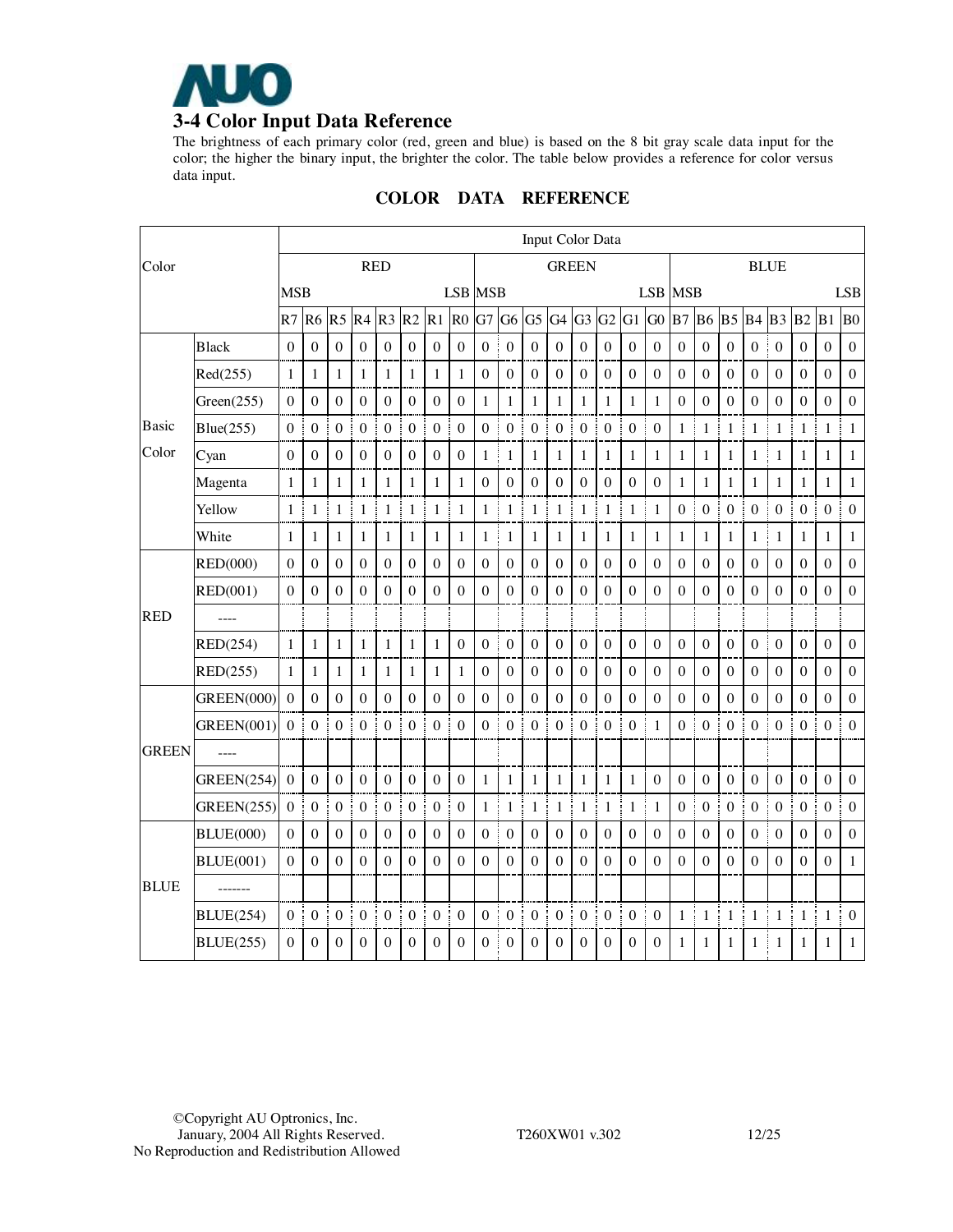



|                |                   | Units |      |           |  |
|----------------|-------------------|-------|------|-----------|--|
| Parameter      | Min.              | Typ.  | Max. |           |  |
| t <sub>1</sub> | 470               |       | 1000 | <b>us</b> |  |
| t2             | 5                 |       |      | ms        |  |
| t3             | 200               |       |      | ms        |  |
| t4             | 200               |       |      | ms        |  |
| t <sub>5</sub> | 5                 |       |      | ms        |  |
| t6             | $\qquad \qquad -$ |       | 30   | ms        |  |
| t7             |                   | -     |      | S         |  |

**Note:** User should follow the power on/off sequence and the rising/falling time to avoid miss operation of the panel.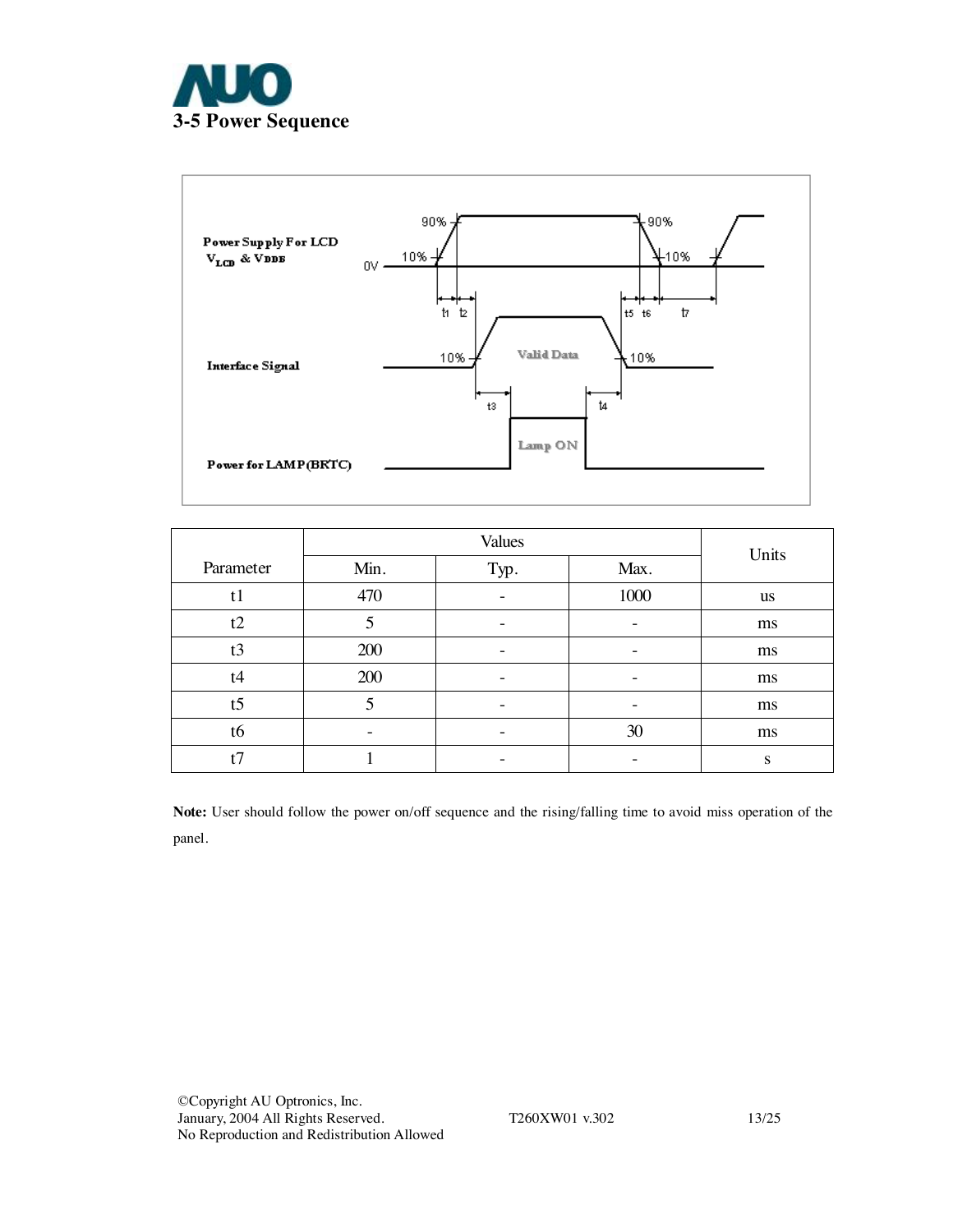

# **4. Optical Specification**

Optical characteristics are determined after the unit has been 'ON' and stable for approximately 30 minutes in a dark environment at 25℃. The values specified are at an approximate distance 50cm from the LCD surface at a viewing angle of  $\Phi$  and  $\theta$  equal to  $0^\circ$ .





| <b>Parameter</b>                       |              | <b>Symbol</b>           |                          | <b>Values</b>            | <b>Units</b>             | <b>Notes</b> |                |
|----------------------------------------|--------------|-------------------------|--------------------------|--------------------------|--------------------------|--------------|----------------|
|                                        |              |                         | Min.                     | Typ.                     | Max.                     |              |                |
| <b>Contrast Ratio</b>                  |              | CR                      |                          | 600                      |                          |              | $\mathbf{1}$   |
| Surface Luminance, white               |              | ${\rm LWH}$             | 450                      | 550                      |                          | $cd/m^2$     | $\overline{2}$ |
| Response Time                          |              | Gray to Gray            | $\overline{\phantom{a}}$ | 12                       |                          | ms           | 3              |
|                                        |              | Tr                      | $\overline{\phantom{a}}$ | 15                       | 18                       |              | 3              |
|                                        |              | <b>Tf</b>               | $\bar{\phantom{a}}$      | 10                       | 13                       |              | 3              |
| Color                                  | <b>RED</b>   | $R_X$                   |                          | 0.648                    |                          |              |                |
| Chromaticity                           |              | $R_Y$                   |                          | 0.331                    |                          |              |                |
|                                        | <b>GREEN</b> | $G_X$                   | Typ.-0.03                | 0.276                    | Typ.+0.03                |              |                |
|                                        |              | $G_Y$                   |                          | 0.596                    |                          |              |                |
|                                        | <b>BLUE</b>  | $B_X$                   |                          | 0.141                    |                          |              |                |
|                                        |              | $B_Y$                   |                          | 0.069                    |                          |              |                |
|                                        | <b>WHITE</b> | $W_X$                   |                          | 0.280                    |                          |              |                |
|                                        |              | $\mathbf{W}_\mathbf{Y}$ |                          | 0.290                    |                          |              |                |
| Viewing Angle                          |              |                         |                          |                          |                          |              |                |
| x axis, right( $\varphi = 0^{\circ}$ ) |              | $\theta$ ,              | 80                       | 85                       | $\overline{\phantom{0}}$ | Degree       | $\overline{4}$ |
| x axis, left( $\varphi = 180^\circ$ )  |              | $\theta_1$              | 80                       | 85                       | $\overline{a}$           |              |                |
| y axis, up( $\varphi = 90^\circ$ )     |              | $\theta$ u              | 80                       | 85                       | $\equiv$                 |              |                |
| y axis, down $(\varphi = 0^{\circ})$   |              | $\theta$ $_{\rm d}$     | 80                       | 85                       | ÷,                       |              |                |
| White Uniformity                       |              | $\delta w$              | 70                       | $\overline{\phantom{a}}$ |                          | $\%$         | 5              |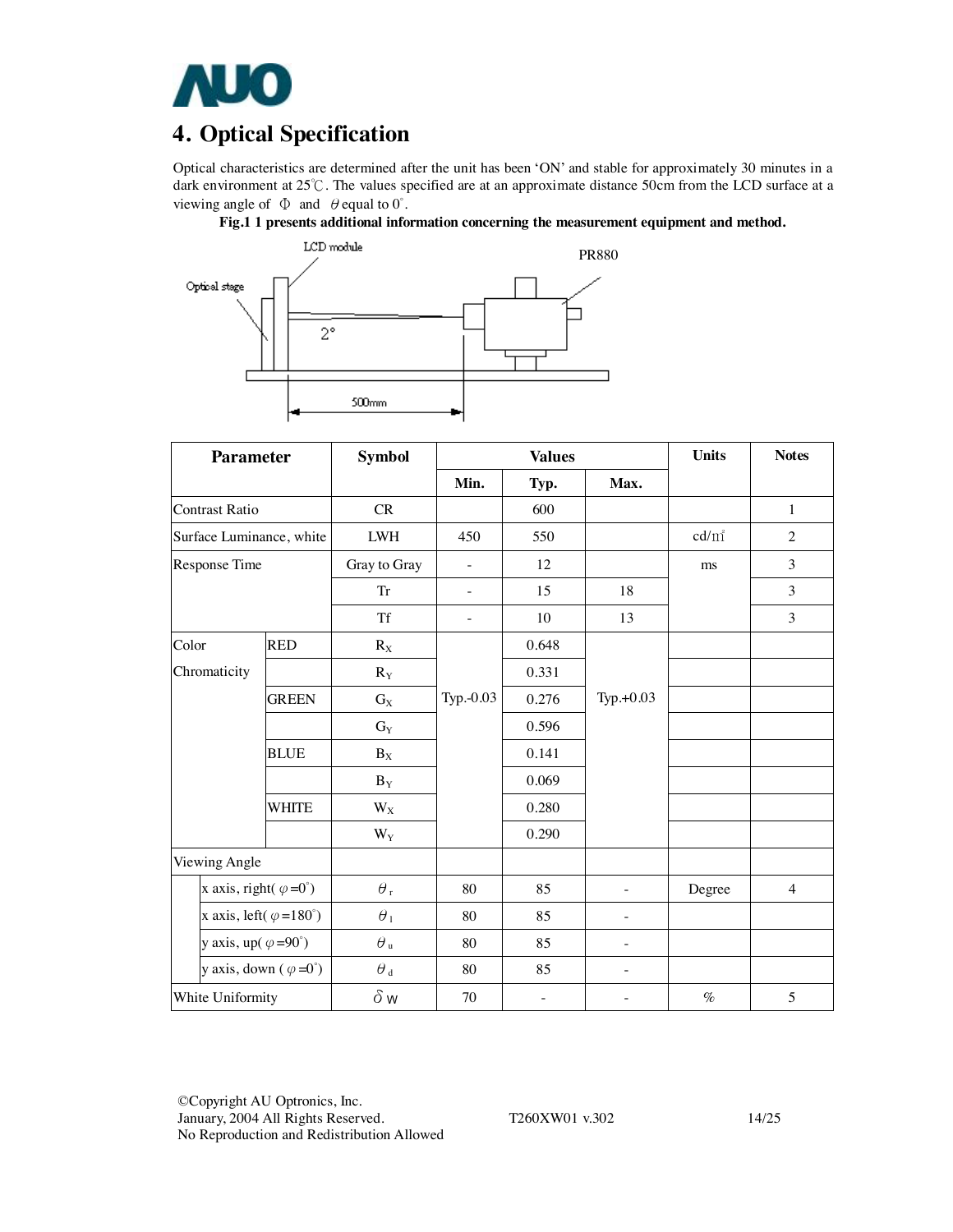

limitation.

1. Contrast Ratio (CR) is defined mathematically as:

#### **Surface Luminance with all white pixels**

**Contrast Ratio= Surface Luminance with all black pixels** 

- 2. Surface luminance is luminance value at point 1 across the LCD surface 50cm from the surface with all pixels displaying white. (FIG2)
- 3. Response time is the time required for the display to transition from white to black (Rise Time,  $Tr_R$ ) and from black to white (Decay Time,  $Tr_D$ ). For additional information see FIG3. About the gray-to-gray response time is only available between 33~223 gray level because of material
- 4.Viewing angle is the angle at which the contrast ratio is greater than 5. The angles are determined for the horizontal or x axis and the vertical or y axis with respect to the z axis which is normal to the LCD surface. For more information see FIG4.
- 5. Definition of white uniformity:

White uniformity is calculated with the following formula. Luminance are measured at the following five points  $(1~5)$ .

 $\delta_{W}$  = Minimum Brightness of five points Maximum Brightness of five points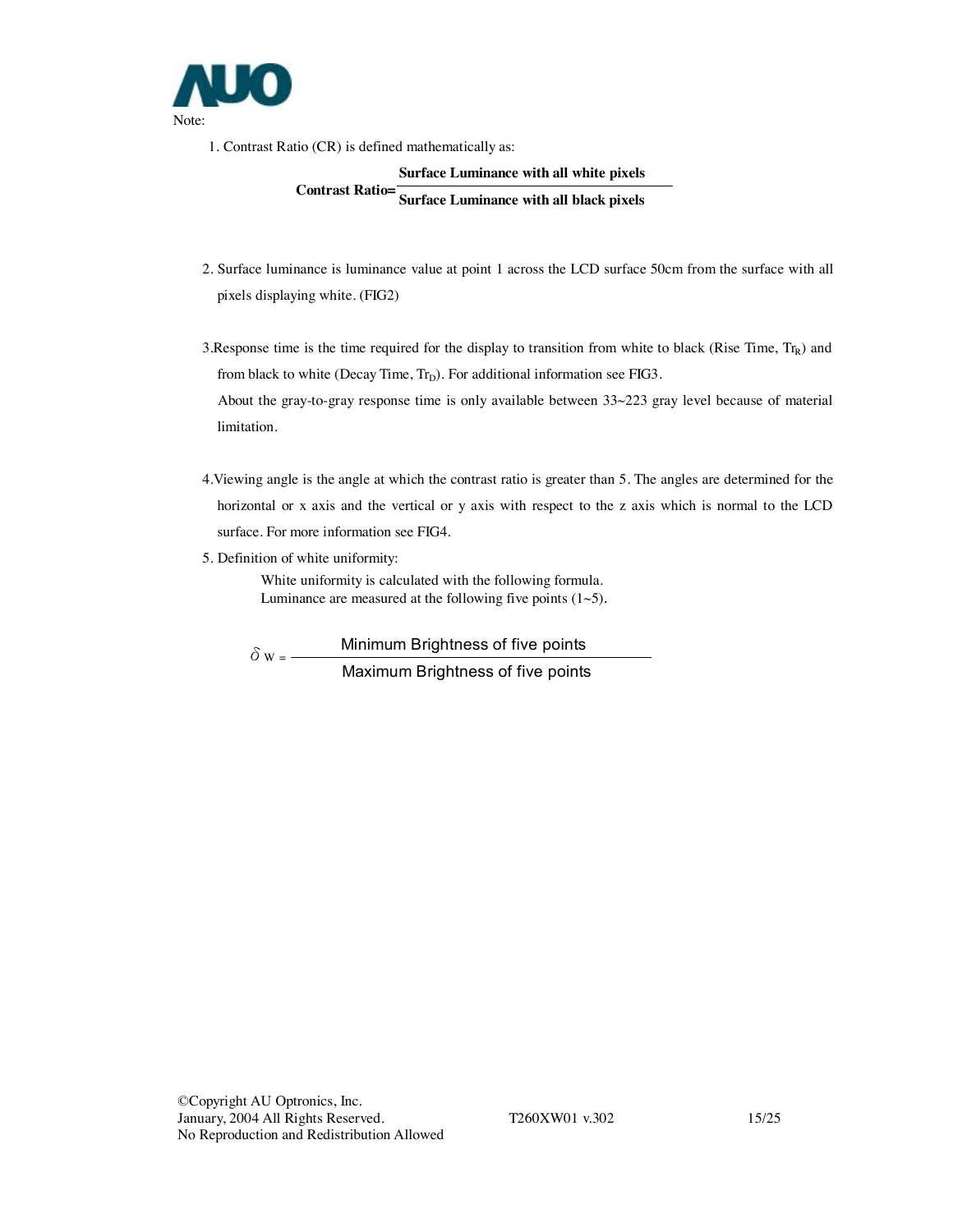



#### **FIG.3 Response Time**

The response time is defined as the following figure and shall be measured by switching the input signal for "black" and "white".

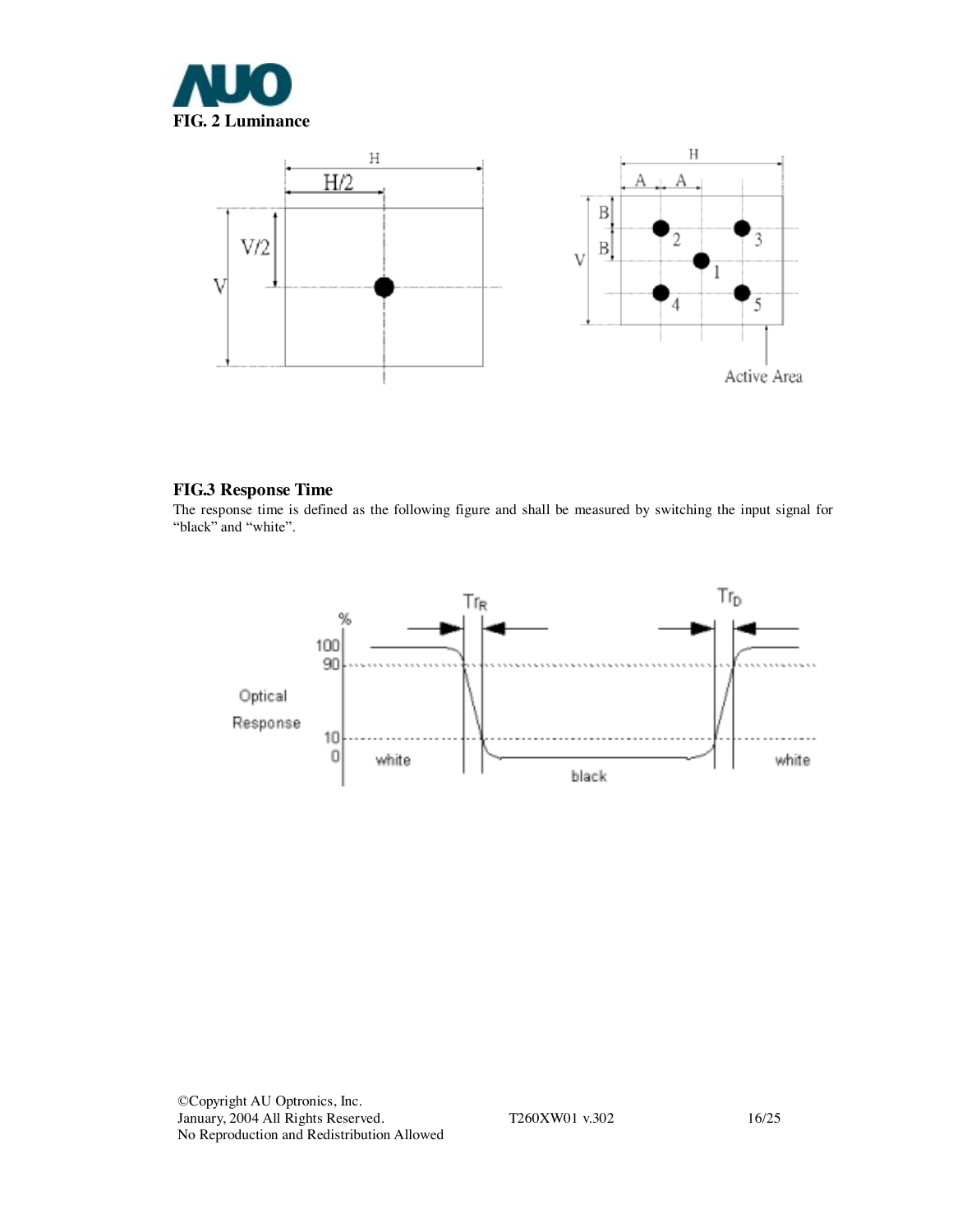



©Copyright AU Optronics, Inc. January, 2004 All Rights Reserved. T260XW01 v.302 17/25 No Reproduction and Redistribution Allowed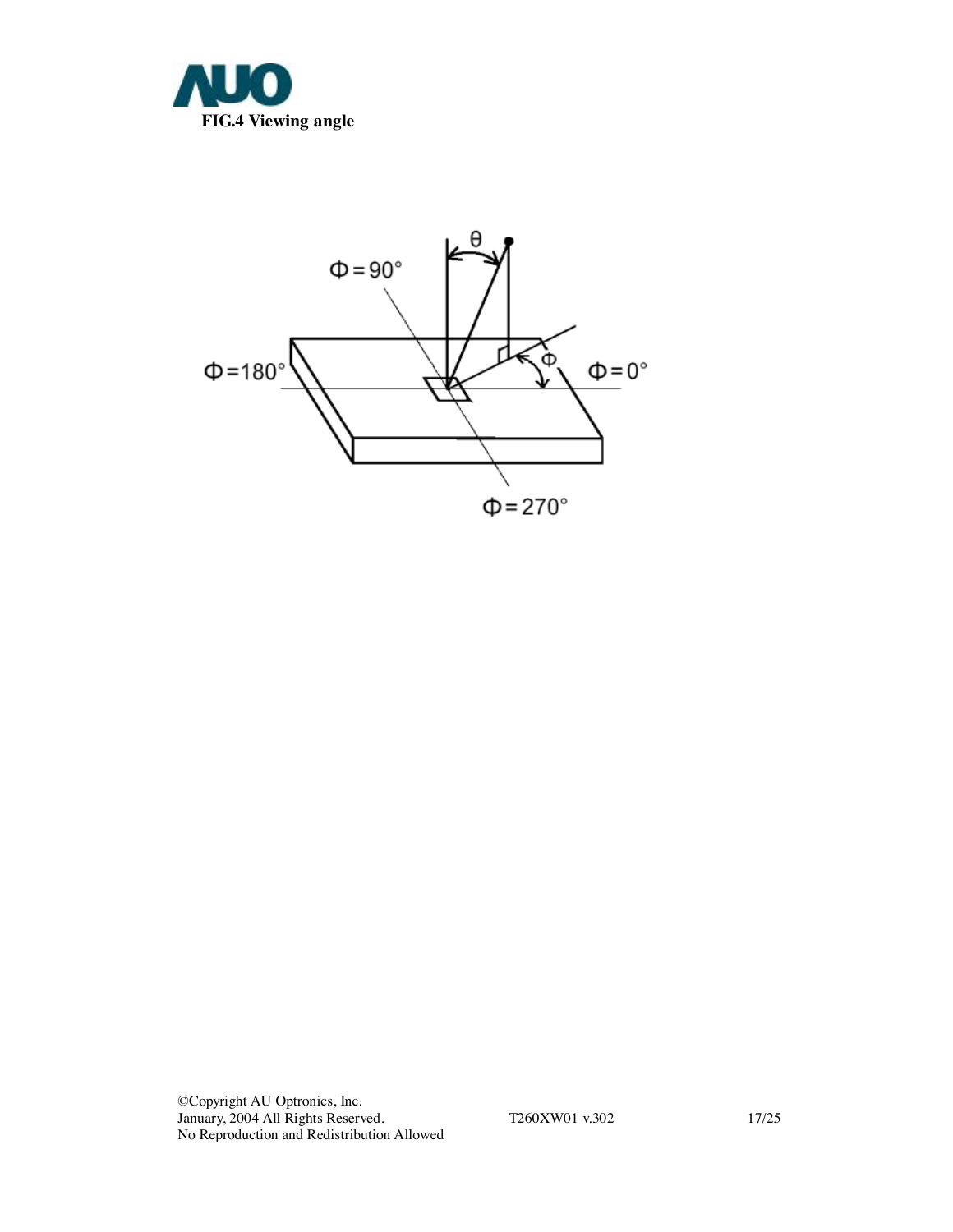

# **5. Mechanical Characteristics**

The contents provide general mechanical characteristics for the model T260XW01. In addition the figures in the next page are detailed mechanical drawing of the LCD.

|                          | Horizontal     | 620.8mm                      |
|--------------------------|----------------|------------------------------|
| Outline Dimension        | Vertical       | 389.00mm                     |
|                          | Depth          | $42.50$ mm(w/I inverter)     |
|                          |                | $33.50$ mm(w/o inverter)     |
| Bezel Area               | Horizontal     | 570.40mm                     |
|                          | Vertical       | 343.84mm                     |
| Active Display Area      | Horizontal     | 566.40mm                     |
|                          | Vertical       | 339.84mm                     |
| Weight                   | $4000g$ (Typ.) |                              |
| <b>Surface Treatment</b> |                | Anti-Glare, Hard-Coating, LR |

Note: Suggest to fix this panel via side mount as well as front mount simultaneously.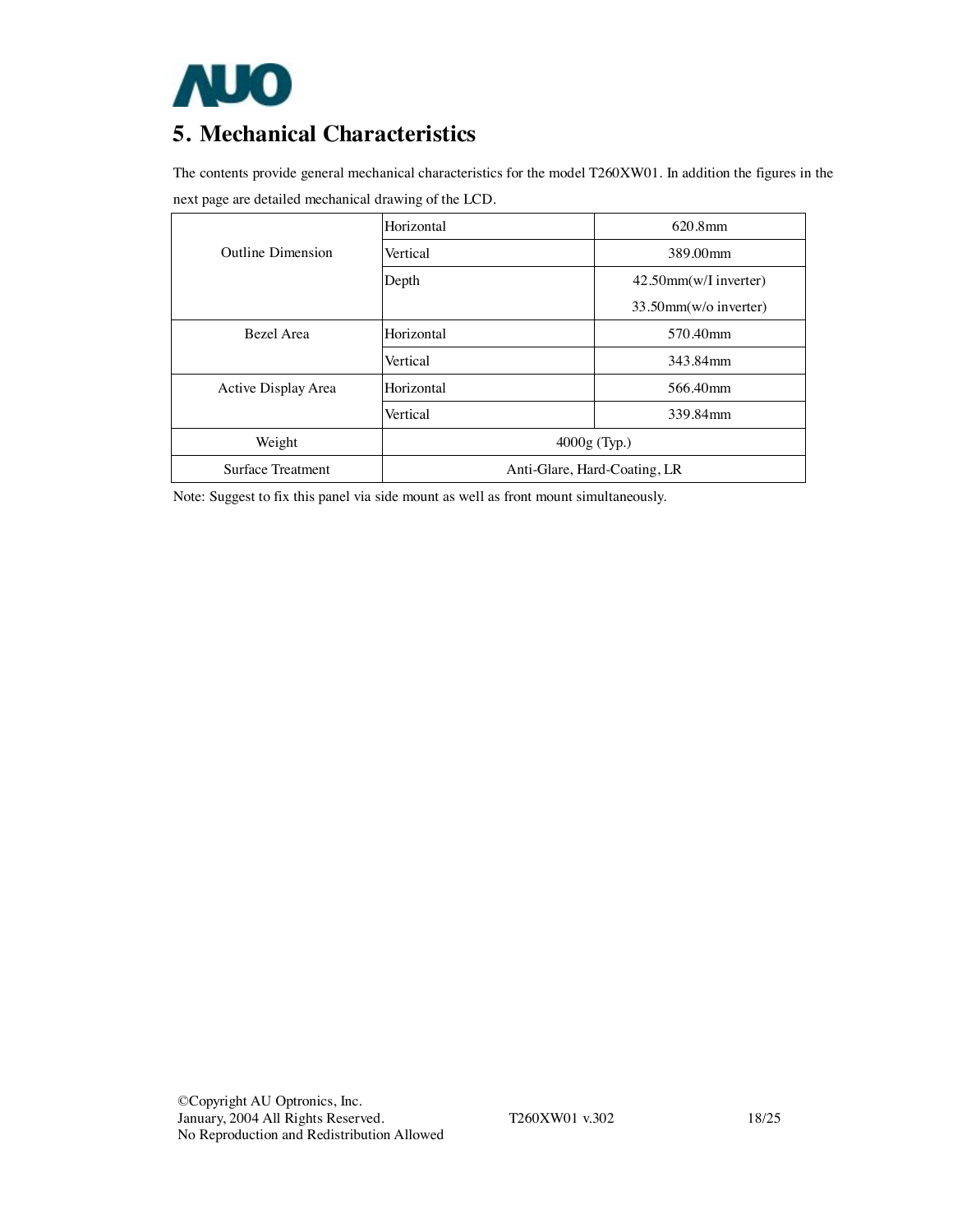



No Reproduction and Redistribution Allowed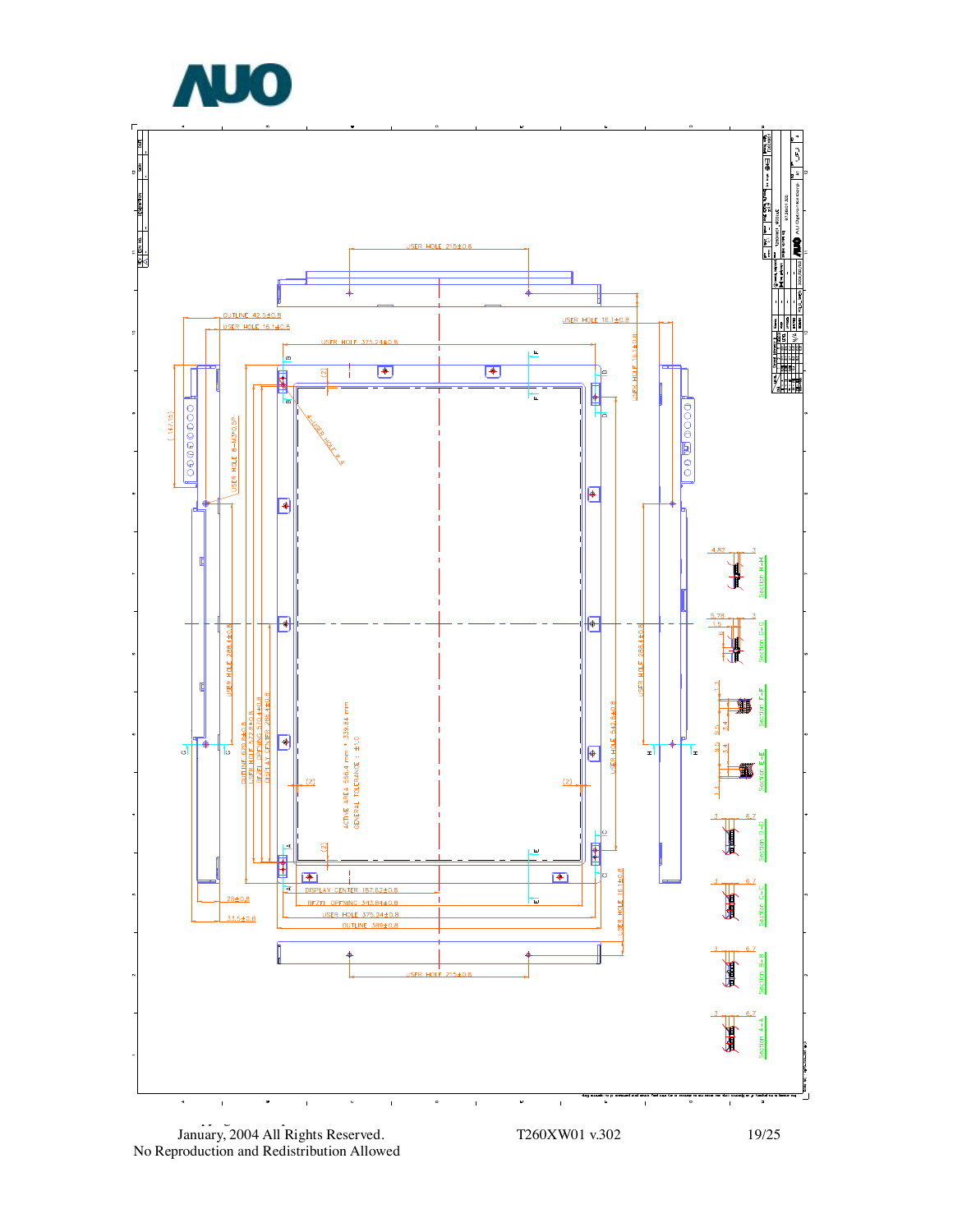

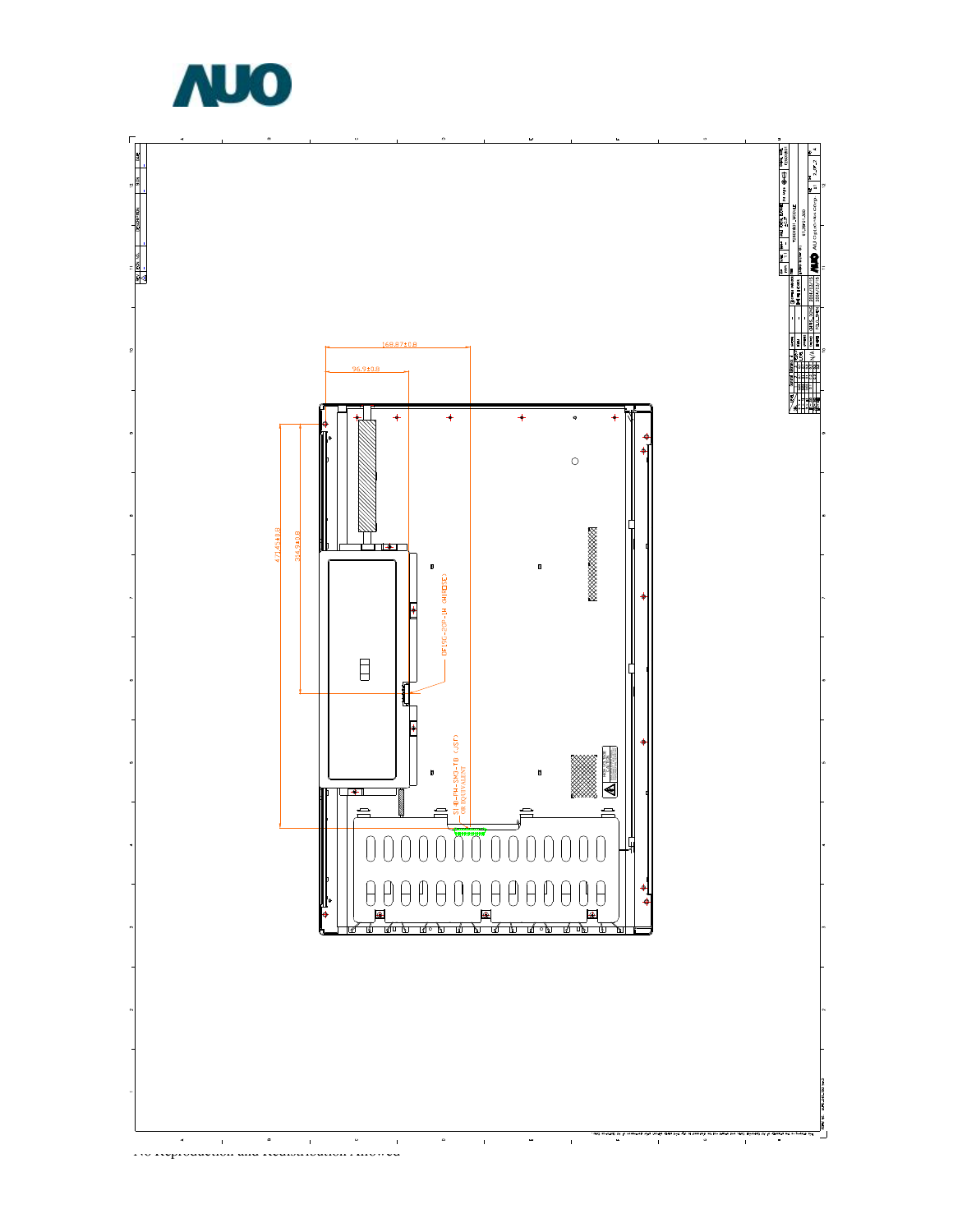

# **6. Reliability**

Environment test condition

| N <sub>o</sub> | Test Item                               | Condition                                                                                                                   | Remark       |
|----------------|-----------------------------------------|-----------------------------------------------------------------------------------------------------------------------------|--------------|
| 1              | High temperature storage test           | Ta= 60 $\degree$ C<br>240h                                                                                                  | Note $1,2,3$ |
| 2              | Low temperature storage test            | Ta= $-20^{\circ}$ C 240h                                                                                                    | Note $1,2,3$ |
| 3              | High temperature operation test         | Ta=50℃ 50%RH 240h                                                                                                           | Note $1,2,3$ |
| $\overline{4}$ | Low temperature operation test          | Ta=0℃ 240h                                                                                                                  | Note $1,2,3$ |
| 5              | Thermal Shock Test                      | -20℃~60℃<br>1H, 10mins, 1H, 5cycles                                                                                         | Note $1,2,3$ |
| 6              | Electrostatic discharge (non-operation) | 150 pF,150 $\Omega$ ,10kV,1 second, 9 Note 3<br>position on the panel, 10 times<br>each place                               |              |
| $\overline{7}$ | Vibration test<br>(non-operating)       | Wave form: random<br>Vibration level: 1.0G RMS<br>Bandwidth: 10-500Hz<br>Duration: X, Y, Z 10min<br>One time each direction | Note $1,2,3$ |
| 8              | Shock test<br>(non-operating)           | Shock level: 100G<br>Waveform: half since wave, 2ms<br>Direction: $\pm X$ , $\pm Y$ , $\pm Z$<br>One time each direction    | Note $1,2,3$ |

Note 1: Evaluation should be tested after storage at room temperature for one hour.

Note 2: There should be no change which might affect the practical display function when the

display quality test is conducted under normal operating condition.

Note 3: Judgment: (a) Function OK.

(b). No serious image quality degradation.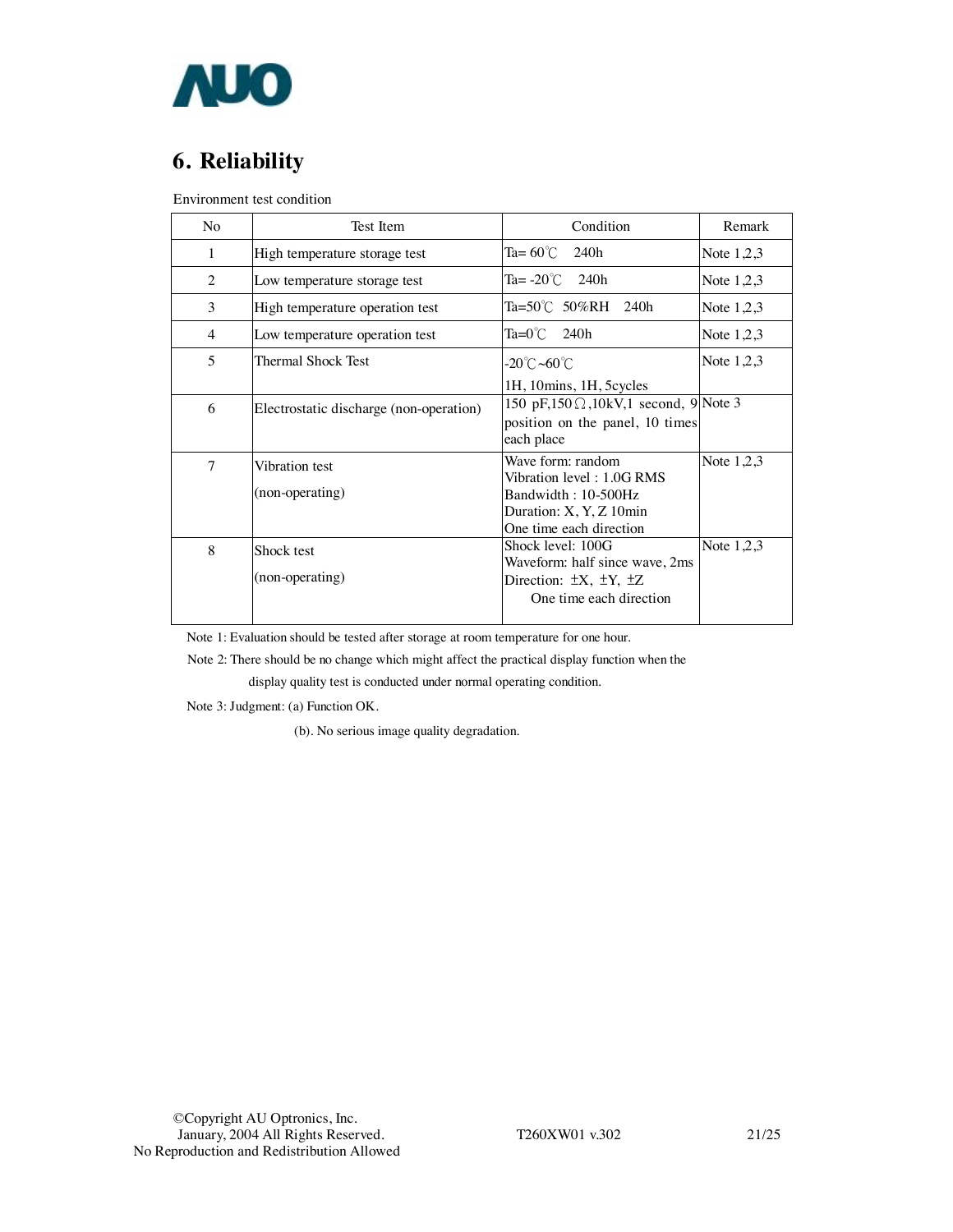

## **7. International Standard**

### **7-1. Safety**

(1) UL1950 Third Edition, Underwriters Laboratories, Inc. Jan. 28, 1995

Standard for Safety of Information Technology Equipment Including electrical Business Equipment.

(2) CAN/CSA C22.2 No. 950-95 Third Edition, Canadian Standards Association, Jan. 28, 1995

Standard for Safety of Information Technology Equipment Including Electrical Business Equipment.

(3) EN60950 : 1992+A2: 1993+A2: 1993+C3: 1995+A4: 1997+A11: 1997

IEC 950: 1991+A1: 1992+A2: 1993+C3: 1995+A4:1996

European Committee for Electrotechnical Standardization (CENELEC)

EUROPEAN STANDARD for Safety of Information Technology Equipment Including Electrical Business Equipment.

### **7-2. EMC**

- a) ANSI C63.4 "Methods of Measurement of Radio-Noise Emissions from Low-Voltage Electrical and Electrical Equipment in the Range of 9kHz to 40GHz. "American National standards Institute(ANSI), 1992
- b) C.I.S.P.R "Limits and Methods of Measurement of Radio Interface Characteristics of Information Technology Equipment." International Special committee on Radio Interference.
- c) EN 55022 "Limits and Methods of Measurement of Radio Interface Characteristics of Information Technology Equipment." European Committee for Electrotechnical Standardization. (CENELEC), 1998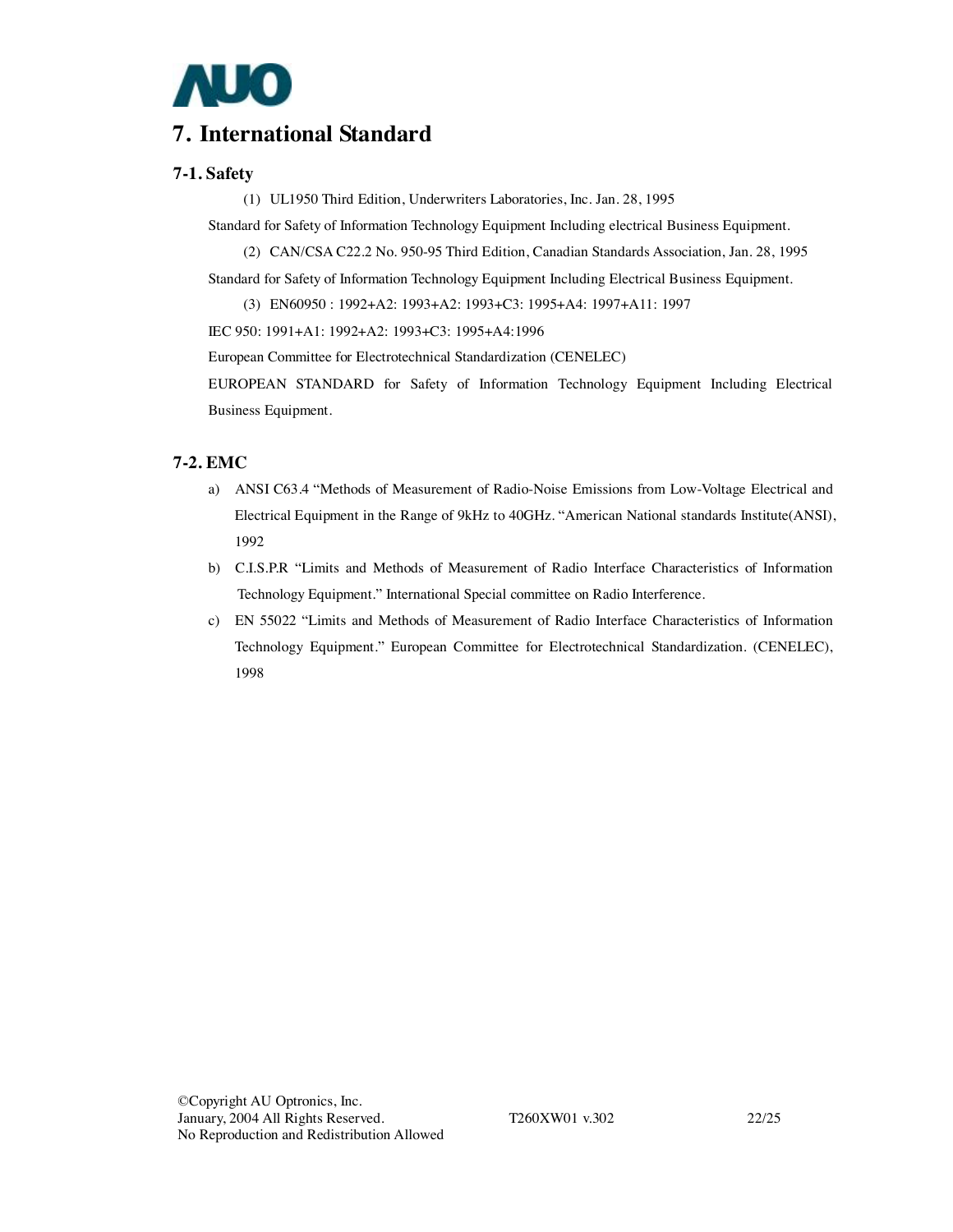

(1)Label Sample





(3)Carton Size

 **The outside dimension of carton is 810(L) mm \* 270(W) mm \* 490(H) mm.** 



Cushion top

Carton box



Cushion bottom

©Copyright AU Optronics, Inc. January, 2004 All Rights Reserved. T260XW01 v.302 23/25 No Reproduction and Redistribution Allowed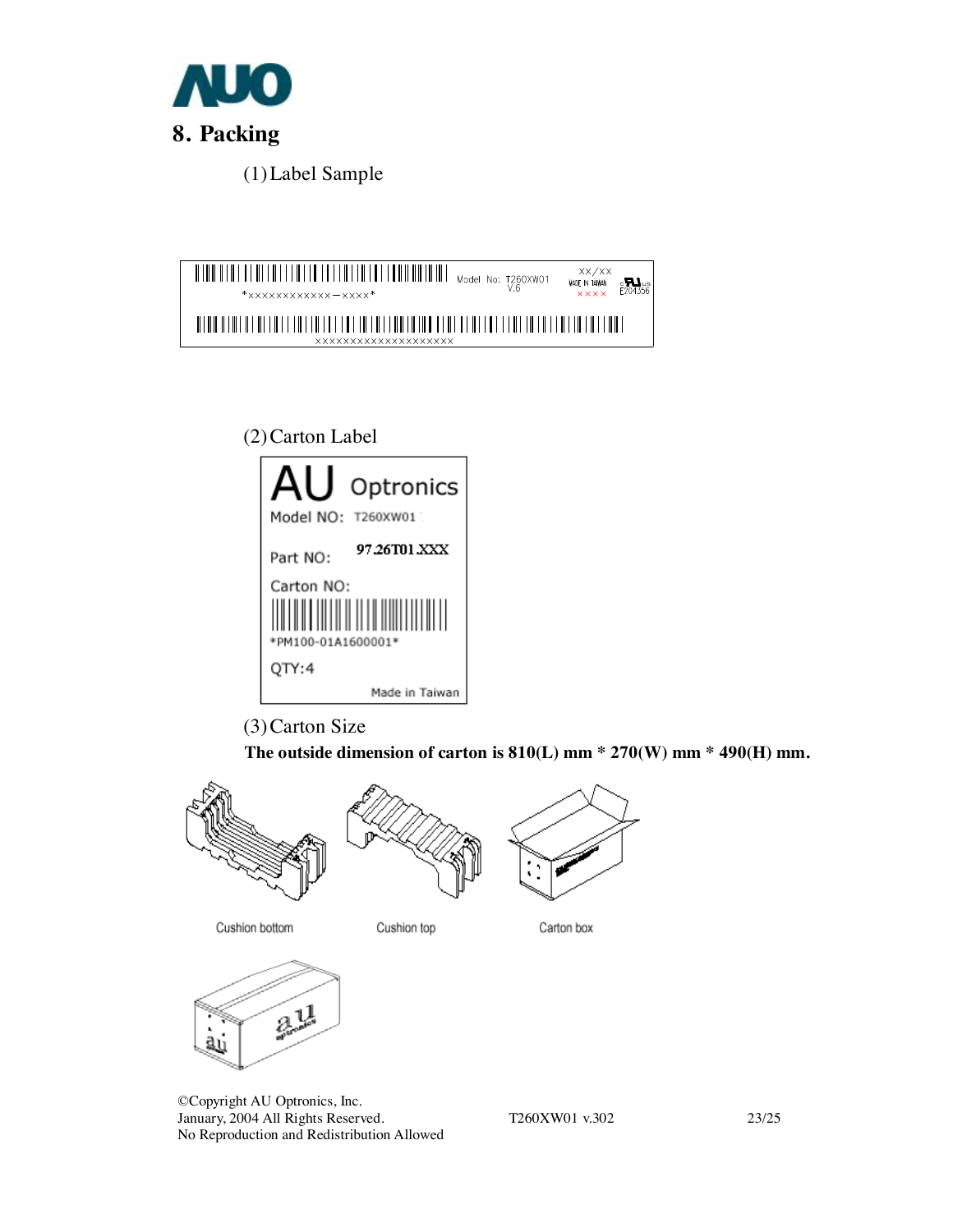

Please pay attention to the followings when you use this TFT LCD module.

### **9-1 MOUNTING PRECAUTIONS**

- (1) You must mount a module using holes arranged in four corners and four sides.
- (2) You should consider the mounting structure so that uneven force (ex. Twisted stress) is not applied to module. And the case on which a module is mounted should have sufficient strength so that external force is not transmitted directly to the module.
- (3) Please attach the surface transparent protective plate to the surface in order to protect the polarizer. Transparent protective plate should have sufficient strength in order to the resist external force.
- (4) You should adopt radiation structure to satisfy the temperature specification.
- (5) Acetic acid type and chlorine type materials for the cover case are not desirable because the former generates corrosive gas of attacking the polarizer at high temperature and the latter causes circuit break by electro-chemical reaction.
- (6) Do not touch, push or rub the exposed polarizers with glass, tweezers or anything harder than HB pencil lead. And please do not rub with dust clothes with chemical treatment. Do not touch the surface of polarizer for bare hand or greasy cloth. (Some cosmetics are detrimental to the polarizer.)
- (7) When the surface becomes dusty, please wipe gently with absorbent cotton or other soft materials like chamois soaks with petroleum benzene. Normal-hexane is recommended for cleaning the adhesives used to attach front/ rear polarizers. Do not use acetone, toluene and alcohol because they cause chemical damage to the polarizer.
- (8) Wipe off saliva or water drops as soon as possible. Their long time contact with polarizer causes deformations and color fading.
- (9) Do not open the case because inside circuits do not have sufficient strength.

#### **9-2 OPERATING PRECAUTIONS**

(1) The spike noise causes the mis-operation of circuits. It should be lower than following voltage:

V=±200mV(Over and under shoot voltage)

- (2) Response time depends on the temperature. (In lower temperature, it becomes longer..)
- (3) In lower temperature, response time (required time that brightness is stable after turned on) becomes longer and it might effect the brightness.
- (4) Be careful for condensation at sudden temperature change. Condensation makes damage to polarizer or electrical contacted parts. And after fading condensation, smear or spot will occur.
- (5) When fixed patterns are displayed for a long time, remnant image is likely to occur.
- (6) Module has high frequency circuits. Sufficient suppression to the electromagnetic interference shall be done by system manufacturers. Grounding and shielding methods may be important to minimize the interface.

#### **9-3 ELECTROSTATIC DISCHARGE CONTROL**

Since a module is composed of electronic circuits, it is not strong to electrostatic discharge. Make certain that treatment persons are connected to ground through wrist band etc. And don't touch interface pin directly.

©Copyright AU Optronics, Inc. January, 2004 All Rights Reserved. T260XW01 v.302 24/25 No Reproduction and Redistribution Allowed